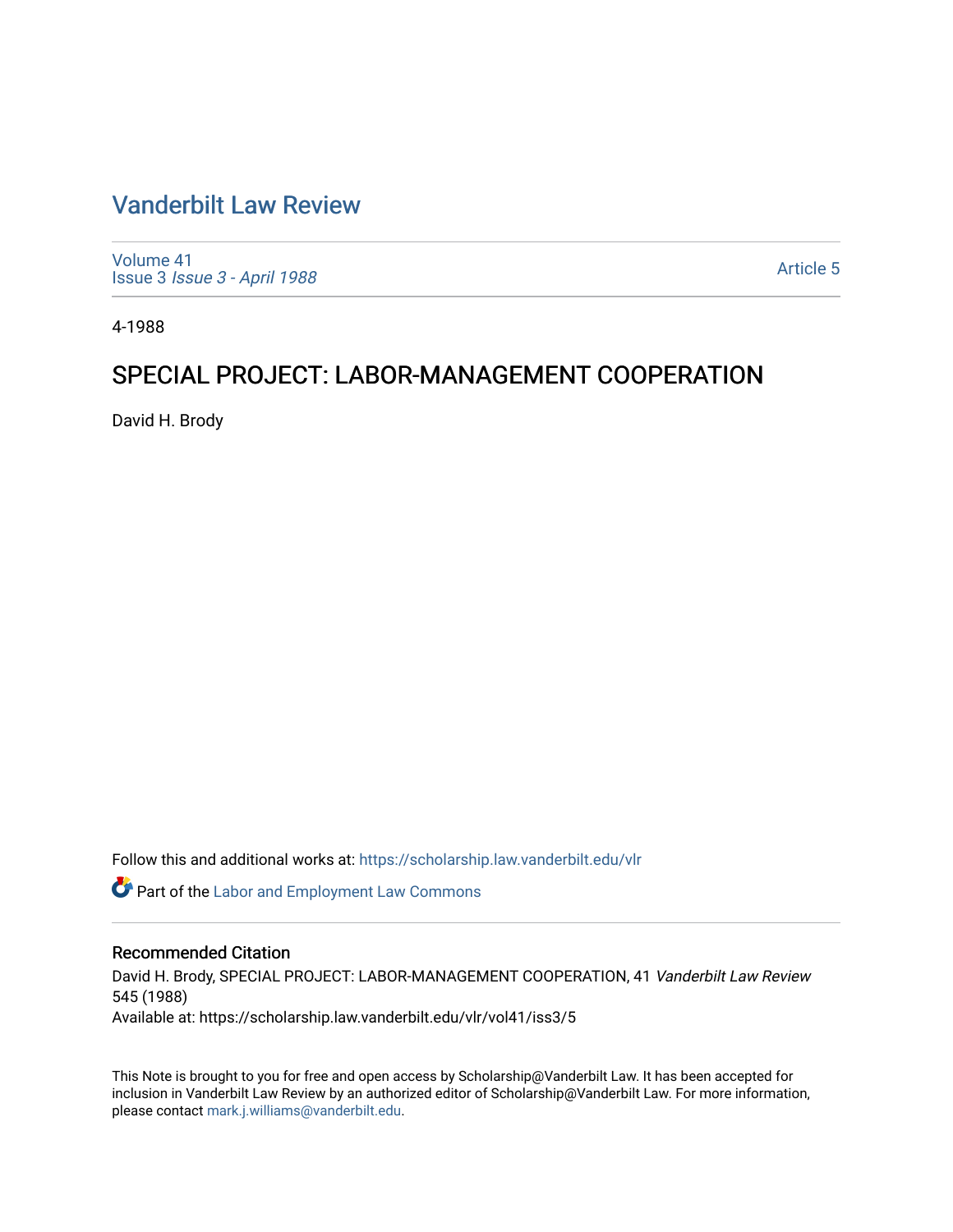# **The Future of Labor-Management Cooperative Efforts Under Section 8(a)(2) of the National Labor Relations Act\***

| I.   | $\textbf{INTRODUCTION} \dots \dots \dots \dots \dots \dots \dots \dots \dots \dots \dots \dots \dots \dots \dots \dots$ |                                                         |
|------|-------------------------------------------------------------------------------------------------------------------------|---------------------------------------------------------|
| TT.  | LEGISLATIVE HISTORY OF SECTION $8(a)(2)$                                                                                |                                                         |
|      | А.                                                                                                                      | Development of Section $8(a)(2)$ Terminology            |
|      | В.                                                                                                                      | Central Themes of the 1935 Debate over Section          |
|      |                                                                                                                         |                                                         |
| TTT. |                                                                                                                         |                                                         |
|      | A.                                                                                                                      | Pre-1935 Judicial Perspective                           |
|      | В.                                                                                                                      | Early Supreme Court Construction of Section             |
|      |                                                                                                                         |                                                         |
| IV.  | JUDICIAL APPLICATION OF SECTION $8(a)(2)$                                                                               |                                                         |
|      | А.                                                                                                                      | Traditional Criteria of a Section $8(a)(2)$ Violation   |
|      | $B_{\cdot}$                                                                                                             | <i>Employee Free Choice Supplanting Section 8(a)(2)</i> |
|      |                                                                                                                         |                                                         |
|      |                                                                                                                         | Early Recognition of the Acceptability of<br>1.         |
|      |                                                                                                                         | Freely Chosen Cooperative Efforts                       |
|      |                                                                                                                         | Expansion of the Free Choice Analysis to<br>2.          |
|      |                                                                                                                         | Employee Committees                                     |
|      |                                                                                                                         | The Sixth Circuit Approach<br>3.                        |
|      |                                                                                                                         |                                                         |
|      |                                                                                                                         |                                                         |

#### I. **INTRODUCTION**

Much of the current debate concerning labor-management cooperative efforts centers on section  $8(a)(2)$  of the National Labor Relations Act (the Act), which makes dominating, interfering with, or contributing to the formation or administration of any labor organization an unfair labor practice.<sup>1</sup> On its face, this section may inhibit cooperative efforts through a prohibition of management support for employee or-

**<sup>\*</sup> Throughout the Special** Project, this piece is cited as Special Project Note, *Future Cooperative Efforts.*

**<sup>1.</sup>** 29 **U.S.C.** § 158(a)(2) (1982).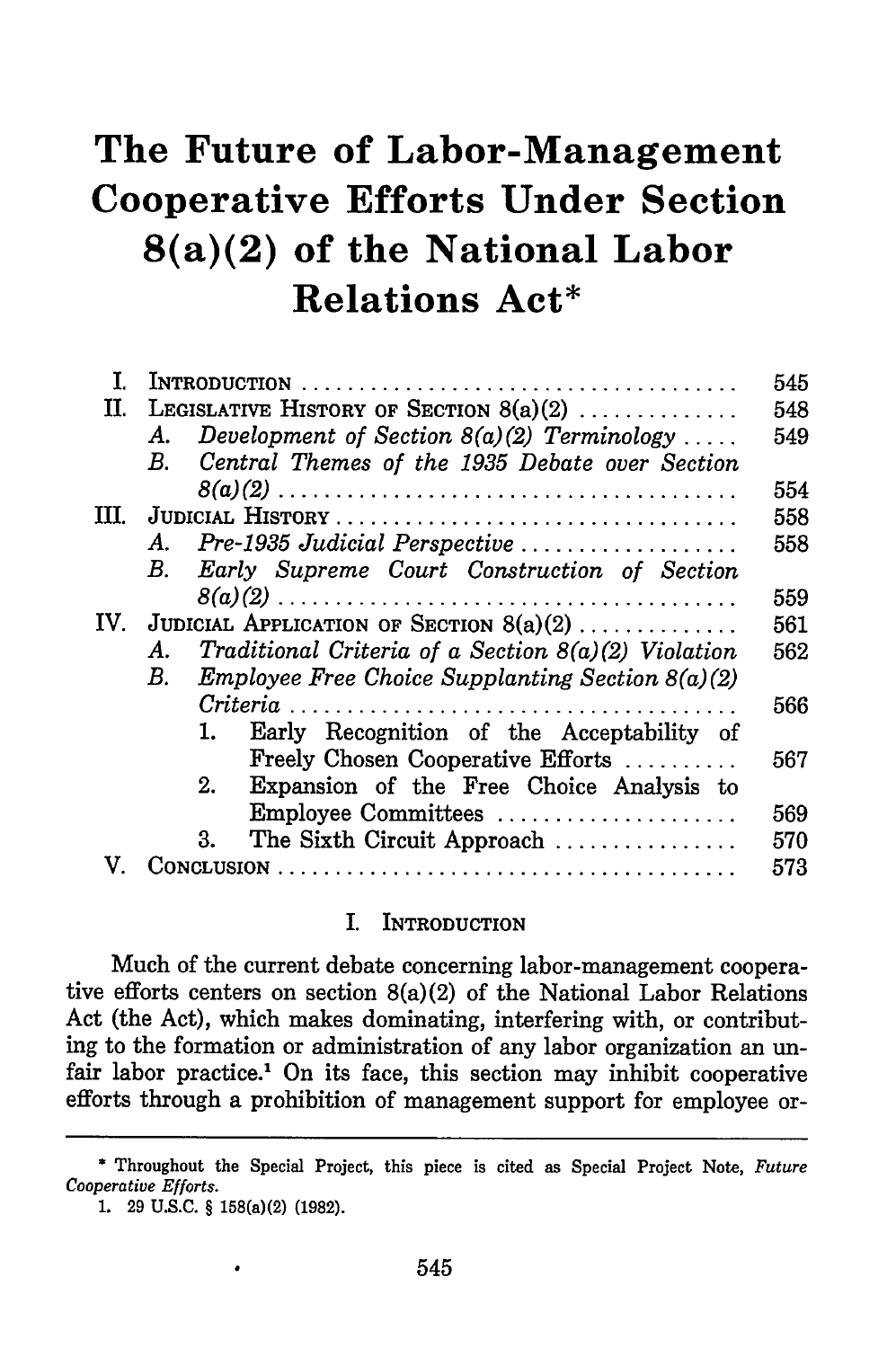ganizations. The effect of section  $8(a)(2)$ , however, need not be so restrictive because of the Act's underlying concern for the effectuation of employee freedom of choice.<sup>2</sup> A concern for employee free choice provides a means for permitting positive cooperative efforts,<sup>3</sup> consistent with trends in labor-management relations, while preventing the abuses feared **by** the drafters of the Act.

An examination of the legislative history surrounding the passage of the Act in **19354** is crucial to understanding section 8(a)(2) because much of the debate on the original Act<sup><sup>5</sup> centered on what eventually</sup> became section 8(a)(2) . Although the stated purpose of the **1935** Act was **"[t]o** promote equality of bargaining power between employers and employees [and] to diminish the causes of labor disputes,"<sup>7</sup> the discussion surrounding the formation of this Act reveals that the controlling intent of the Act's drafters was to eliminate the company-dominated union.<sup>8</sup> To effectuate their goals, the drafters structured the Act in a

*3. See* Rosenberg & Rosenstein, *Participation and Productivity: An Empirical Study,* 33 INDUS. & LAB. REL. REV. 355 (1980). This piece empirically evaluated employer-employee cooperative efforts and concludes that an increase in productivity accompanied the increase in cooperative activity.

4. S. 1958, 74th Cong., 1st Sess. (1935), *reprinted in* 2 NLRB, LEGISLATIVE HISTORY OF THE NATIONAL **LABOR RELATIONS** AcT, 1935, at 3270 (1959) [hereinafter NLRA **HIST.].**

5. The original National Labor Relations Act, known as the Wagner Act, passed Congress in 1935. In 1947 Congress amended the Act with the Labor Management Relations Act of 1947, popularly called the Taft-Hartley Act. The Act received further change in the Labor-Management Reporting and Disclosure Act of 1959. These later changes in the National Labor Relations Act left the language of  $\S$  8(a)(2) unaltered.

6. The original draft proposed by Senator Wagner used comparable language in §§ 5(3) and 5(4). When the Act was enacted in 1935, the language, which Congress relabeled § 8(a)(2) in 1947, was in **§ 8(2).**

7. S. 1958, 74th Cong., 1st Sess. (1935), *reprinted in* 2 NLRA **HIST.,** *supra* note 4, at 3238 (preamble). The Senate Bill included this preamble through most of the debate, yet when signed by the President on July 5, 1935, the preamble read "[tlo diminish the cause of labor disputes burdening or obstructing interstate and foreign commerce, to create a National Labor Relations Board, and for other purposes." *Id.* at 3270.

8. The company-dominated union is an organization formed and controlled by management to represent employees. The company-dominated union, however, not only failed to represent employee interests, but also blocked any other organization from representing the employees. The drafters of the Act distinguished the company-dominated union from the company union. The term "company union" referred to an independent employee organization in a single company. *See*

<sup>2.</sup> *See infra* notes 83-86 and accompanying text; *see also* Note, *New Standards for Domination and Support Under Section 8(a)(2),* 82 **YALE** L.J. 510 (1973) [hereinafter Note, *New Standards].* This Note suggests redefining the terms "domination" and "support" to allow for a class of assisted labor organizations if the employer is acting in good faith and the employees choose not to have a traditional union. The author of the Yale Note contends that such a redefinition would expand the freedom of choice guaranteed by the Act. *Contra* Note, *Collective Bargaining as an Industrial System: An Argument Against Judicial Revision of Section 8(a)(2) of the National Labor Relations Act,* 96 HARv. L. REV. 1662, 1663 (1983) (contending that "courts which have interpreted section 8(a)(2) to permit employer-sponsored representation plans have erred by relying on ad hoc assessments of 'employee free choice' rather than focusing on the autonomy of the challenged organizations and the importance of arm's-length bargaining").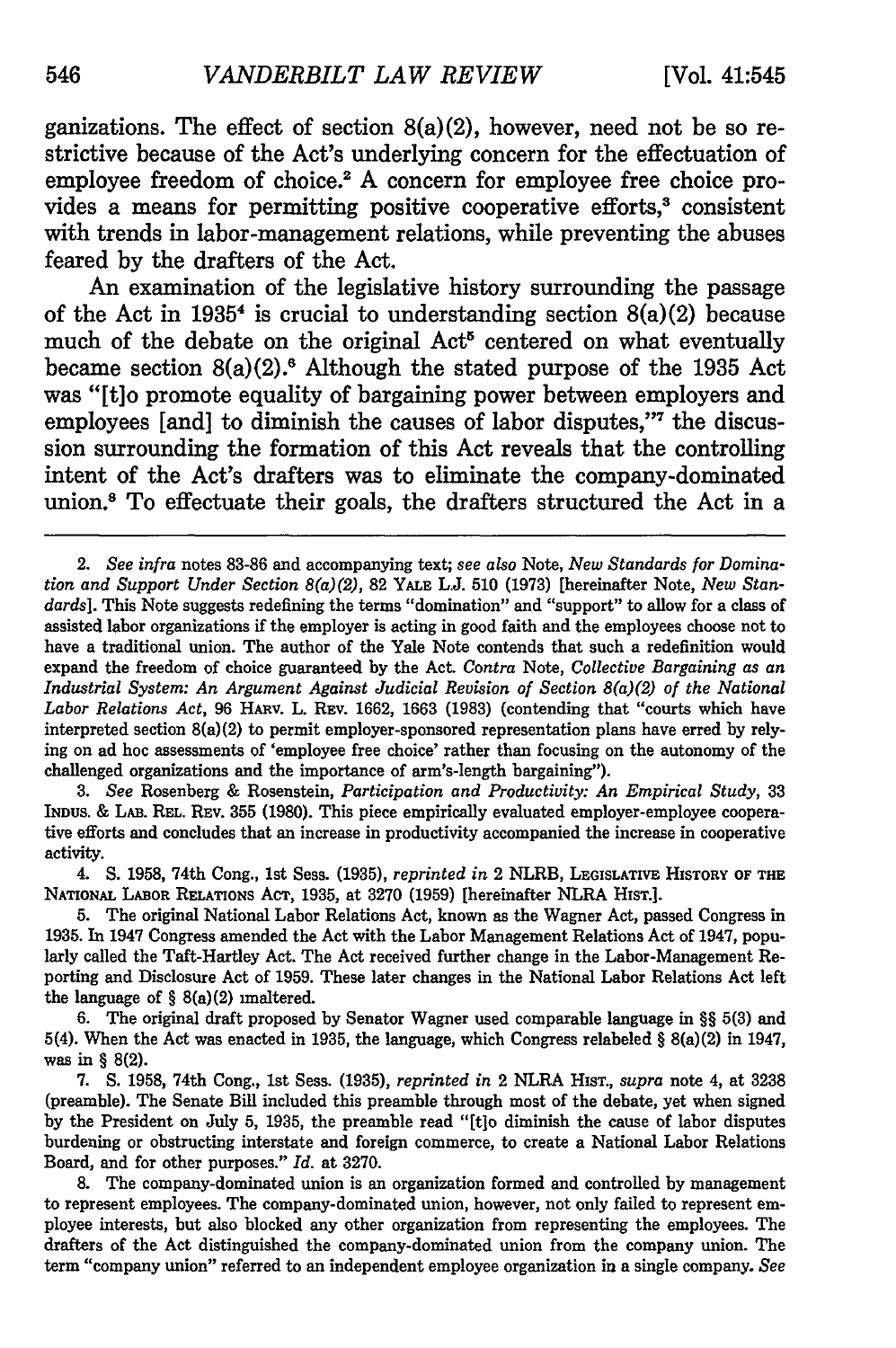way that forces labor and management into adversarial positions.9 Contrary to the contentions of later cases, the Act's drafters did not intend to promote cooperation between labor and management. The legislative history indicates that the drafters were more concerned with cooperation among labor itself,<sup>10</sup> with the belief that if employees could increase their power through cooperation with each other, then labor could bargain as an equal with management.

To facilitate an analysis of cooperative efforts under section 8(a)(2), this Special Project Note focuses on a form of labor-management interrelation, the employee committee, which plays a prominent role in both the legislative and judicial history of section  $8(a)(2)$ .<sup>11</sup> This Note does not discuss other forms of employee-employer interrelations such as quality of work life programs,<sup>12</sup> quality control circles,<sup>13</sup> productivity sharing plans,<sup>14</sup> worker teams,<sup>15</sup> or employee participation on boards of directors.<sup>16</sup> An analysis of employee committees under section  $8(a)(2)$  naturally entails examining the theory behind other cooperative structures. Consequently, judicial attitude toward employee committees usually is indicative of judicial attitude toward cooperative efforts in

*infra* notes 67.74 and accompanying text.

10. *See infra* notes 77-82 and accompanying text.

11. *See* Murrmann, *The Scanlon Plan Joint Committee and Section 8(a)(2),* 31 LAB. L.J. 299 (1980). Murrmann explains the benefits of employee committees and notes that these committees clearly violate  $\S$  8(a)(2). The author recommends new legislation to insure the existence of these collaborative efforts. The Scanlon Committee is a form of productivity sharing plan. *See infra* note 14.

12. *See* Note, *Participatory Management Under Sections 2(5) and 8(a)(2) of the National Labor Relations Act,* 83 MICH. L. REv. 1736 (1985). "QWL (quality of work life) projects focus on interpersonal relationships among workers and the general 'humanization' of labor conditions." *Id.* at 1739. Generally, the projects try to improve the overall quality, satisfaction, and significance of workers' roles in the production process.

13. *Id.* at 1740. Quality control circles are small groups of workers that meet regularly to discuss potential improvements and problems. These circles emphasize improvements in productivity and product quality. *Id.*

14. *See* Gold, *Labor-Management Committees: Confrontation, Cooptation, or Cooperation?,* 29 KEY IssuEs **SERIES** 16 (1986) (stating that "[p]roductivity sharing plans generally combine worker participation in decision making with a group incentive plan that rewards workers for productivity gains").

15. *See* Note, *Does Employer Implementation of Employee Production Teams Violate Section 8(a)(2) of the National Labor Relations Act?,* 49 IND. L.J. 516 (1973). This article explains the various elements of the production team, noting that while such team efforts have produced positive results, they still clearly violate § 8(a)(2). A production team, as opposed to a quality control circle or a quality of work life program, is a group assigned to run a particular section of plant operations and is virtually autonomous in that section. *Id.* at 518-19.

16. *See* Moberly, *Worker Participation and Labor-Management Cooperation Through Collective Bargaining, 15 STETSON L. REV. 99 (1985). Professor Moberly "focus[es] on collective bar*gaining developments that have enhanced worker participation and labor-management cooperation." *Id.* at 99.

*<sup>9.</sup> See infra* notes 75-76 and accompanying text.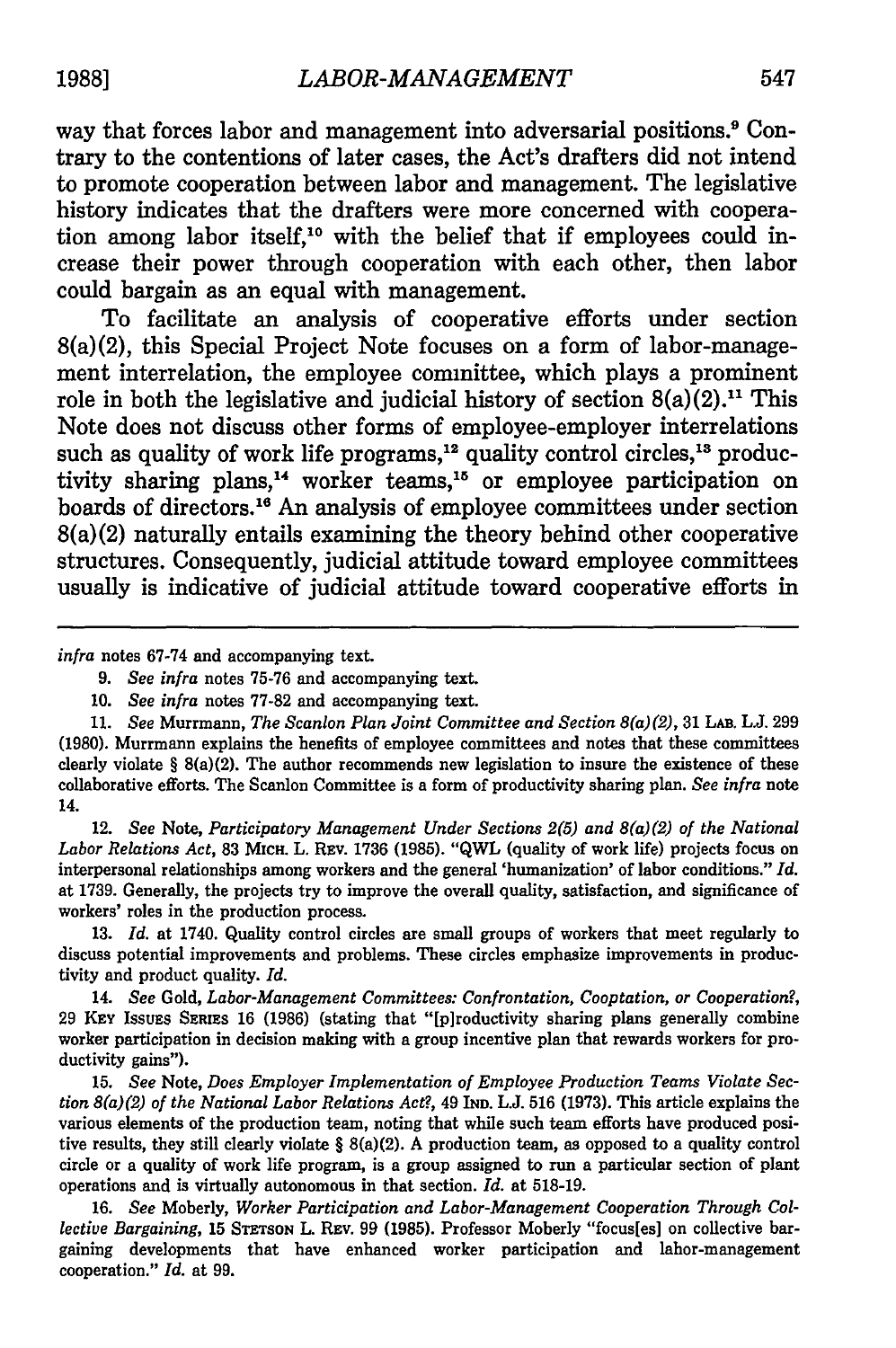general.

The employee committee represents a form of employee representation that falls somewhere between a valid employee union and an invalid company-dominated union. Courts traditionally determine whether an employee committee is closer to an invalid organization **by** applying a set of judicially developed criteria.<sup>17</sup> Although application of those criteria to employee committees has a strong judicial tradition, several courts have begun to depart from a strict criteria analysis and to focus on whether such committees represent an organization freely chosen by employees.<sup>18</sup> This free choice approach provides a means of allowing beneficial employer-employee cooperative efforts which may satisfy established criteria for a section  $8(a)(2)$  violation.<sup>19</sup> Although some commentators contend that Congress should strike or rewrite section  $8(a)(2)$  to allow cooperative efforts,<sup>20</sup> this Note concludes that legislation affecting section 8(a)(2) is unnecessary and possibly harmful. Over the past fifty years courts have developed an interpretation of section 8(a)(2) that engenders an awareness of the drafters' intent and a realization of current needs of American industry.

**II. LEGISLATIVE HISTORY OF SECTION** 8(a)(2)

The history of the National Labor Relations Act begins on February **28,** 1934, when Senator Wagner of New York, former chairman of the National Labor Board, introduced Senate Bill **2926,** popularly known as the Labor Disputes Act.<sup>21</sup> The Senate referred the Bill to the

The Labor Disputes Act was not the first piece of labor legislation in the United States. The proposed Act paralleled, in some respects, the Railway Labor Act of 1926, 44 Stat. 577 (codified as amended at 45 U.S.C. §§ 151-163 (1982)), which introduced the concept that neither bargaining party could interfere, influence, or coerce the other party in the choice of bargaining representa- -tive. *See infra* note **88** and accompanying text. Aside from having indirect ties with The Railway Labor Act, the Labor Disputes Act was a direct outgrowth of **§** 7(a) of the National Industrial Recovery Act of 1933, 48 Stat. 195, 15 U.S.C. § 107(a)(2) (repealed 1935), *see infra* note 70 and accompanying text, whose language had ties to the 1932 Norris-Laguardia Act, 47 Stat. 70 (current version at 29 U.S.C. § 101 (1982)).

The National Industrial Recovery Act, through Presidential Executive Order, created a National Labor Board which consisted of Senator Wagner as chairman, two representatives each from labor and industry, and the heads of the National Recovery Administration's Labor Advisory Board and Industrial Advisory Board. The initial functions of the National Labor Board were to mediate disputes between labor and management and to report violations of **§** 7(a). Although the Board was geared toward investigation and reporting of  $\S$  7(a) violations, it possessed no enforcement powers. As the expiration of the National Industrial Recovery Act approached in 1934, Sena-

**<sup>17.</sup>** *See infra* notes 114-52 and accompanying text.

*<sup>18.</sup> See infra* notes 152-214 and accompanying text.

<sup>19.</sup> By examining whether an employer infringed an employee's freedom, the court allows its investigation to step beyond the technical limits of the Act in order to support a positive, cooperative arrangement, which may partially offend the language of § 8(a)(2).

<sup>20.</sup> *See, e.g.,* Murrmann, *supra* note 11; Note, *New Standards, supra* note 2.

<sup>21.</sup> **S.** 2926, 73d Cong., 2d Sess. (1934), *reprinted in* 1 NLRA HIsT., *supra* note 4, at 1.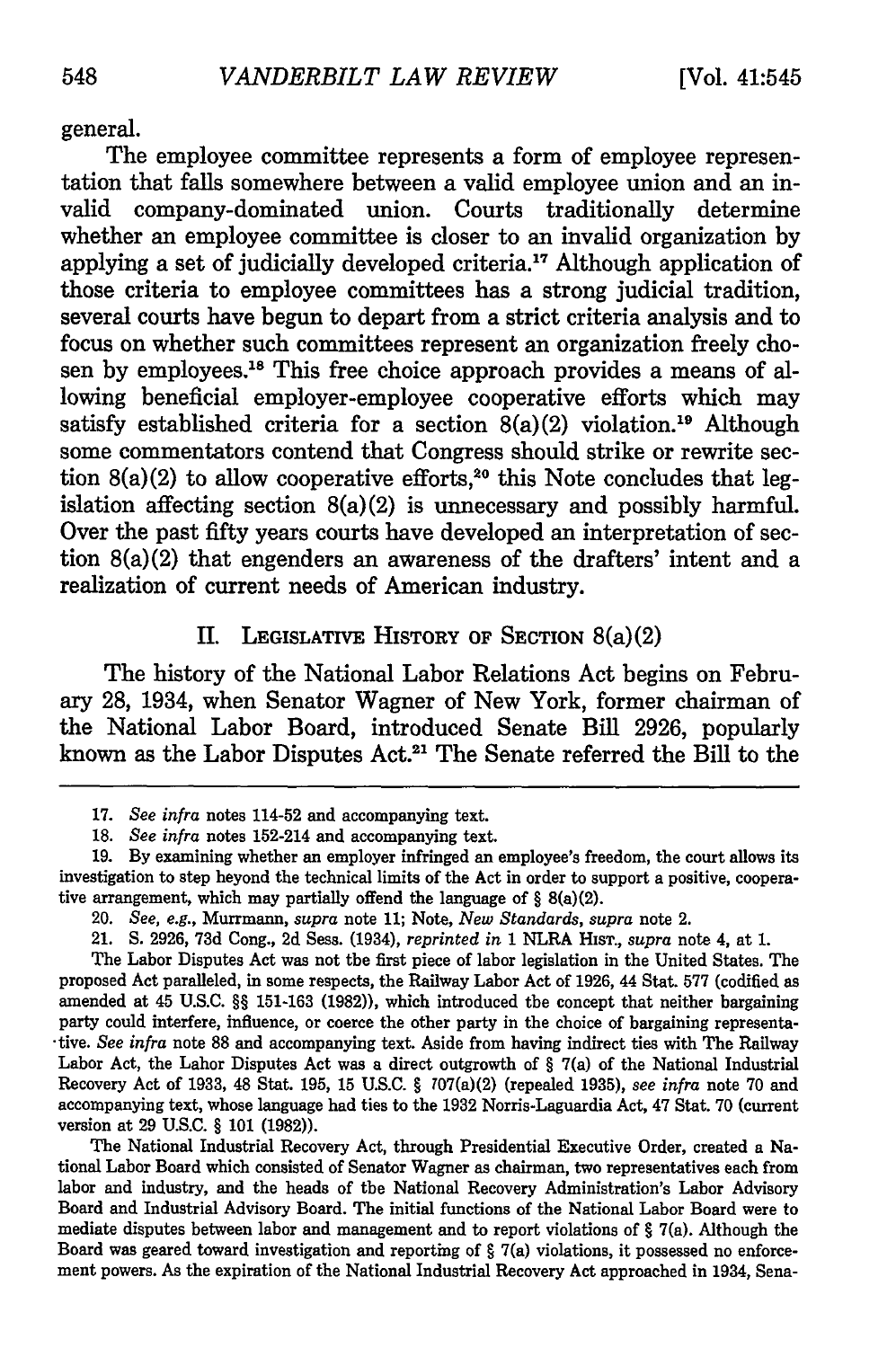**1988]** *LABOR-MANAGEMENT*

Committee on Education and Labor for hearings and evaluation.<sup>22</sup> These hearings contributed significantly to the development of the Act. Neither the original Senate Bill,<sup>23</sup> nor its companion House Bill,<sup>24</sup> contained the key term "domination" until Senator Walsh, chairman of the Committee, introduced the second draft of the bill.<sup>25</sup> This second draft served as a model for Senator Wagner's 1935 version of the bill,<sup>26</sup> which, after additional hearings,<sup>27</sup> eventually passed Congress<sup>28</sup> with section 8(a)(2) unaltered.

# *A. Development of Section 8(a)(2) Terminology*

Section 8(a)(2) explicitly states that an employer commits an unfair labor practice by taking any action "to dominate or interfere with the formation or administration of any labor organization or contribute financial or other support to it." $29$  An examination of the Act's key terminology highlights the salient points of the debate surrounding the drafting of the final form of section 8(a)(2). The terms "initiate" and "influence" appeared in the description of unfair labor practices in Senator Wagner's original draft, but were omitted in the second and final

tor Wagner introduced the Labor Disputes Act with the intention of creating a permanent Labor Board with facilities to prevent problems originally targeted by **§** 7(a). *See* M. FORKOSCH, A **TREA-TISE ON LABOR LAW** *§* 286 (2d ed. 1965).

<sup>22.</sup> The Committee held hearings on March 14-22 and March 26-April 3, 1934. *See* 1 NLRA HIsT., *supra* note 4, at 31-1127.

<sup>23.</sup> The original Senate Bill contained *§§* 5(3) and 5(4), which evolved into *§* 8(a)(2). Section 5(3) classified an employer's attempts "[t]o initiate, participate in, supervise, or influence the formation, constitution, bylaws, other governing rules, operations, policies, or elections of any labor organization" as unfair trade practices. Similarly, **§** 5(4) made it an unfair labor practice for an employer "[t]o contribute financial or other material support to any labor organization, by compensating anyone for services performed in behalf of any labor organization, or by any other means whatsoever." **S.** 2926, *supra* note 21, *reprinted in* 1 NLRA HIsT., *supra* note 4, at 3.

<sup>24.</sup> H.R. 8423, **73d** Cong., 2d Sess. (1934), *reprinted in* 1 NLRA HIsT., *supra* note 4, at 1128 (introduced by Rep. Connery). The House version contained language identical to Senate Bill 2926.

<sup>25.</sup> **S.** REP. No. 1184, 73d Cong., 2d Sess. (1934), *reprinted in* 1 NLRA HIsT., *supra* note 4, at 1070. Section **3(3)** of the re-draft categorized an employer's interference with, domination of the administration of, or contribution of financial support to any labor organization as unfair trade practices. *Id.* at 1087.

<sup>26.</sup> **S.** 1958, 74th Cong., 1st Sess. (1935), *reprinted in* **1** NLRA HIsT., *supra* note 4, at 1295. Section 8(2) of **S.** 1958 made it an unfair labor practice for an employer "[t]o dominate or interfere with the formation or administration of any labor organization or contribute financial or other support to it." *Id.* at 1299.

<sup>27.</sup> The Committee on Education and Labor held a second set of hearings on Senate Bill 1958 on March 11-15, 18, and 19, 1935, *reprinted in* 1 NLRA HIsT., *supra* note 4, at 1373-1616, and from March 21 to April 2, 1935, *reprinted in,* 2 NLRA HIsT., *supra* note 4, at 1617-2276.

**<sup>28.</sup>** H.R. 6288, 74th Cong., 1st Sess. (1935), *reprinted in* 2 NLRA HIsT., *supra* note 4, at 2459 (introduced by Rep. Connery.).

**<sup>29.</sup>** 29 **U.S.C.** § 158(a)(2) (1982).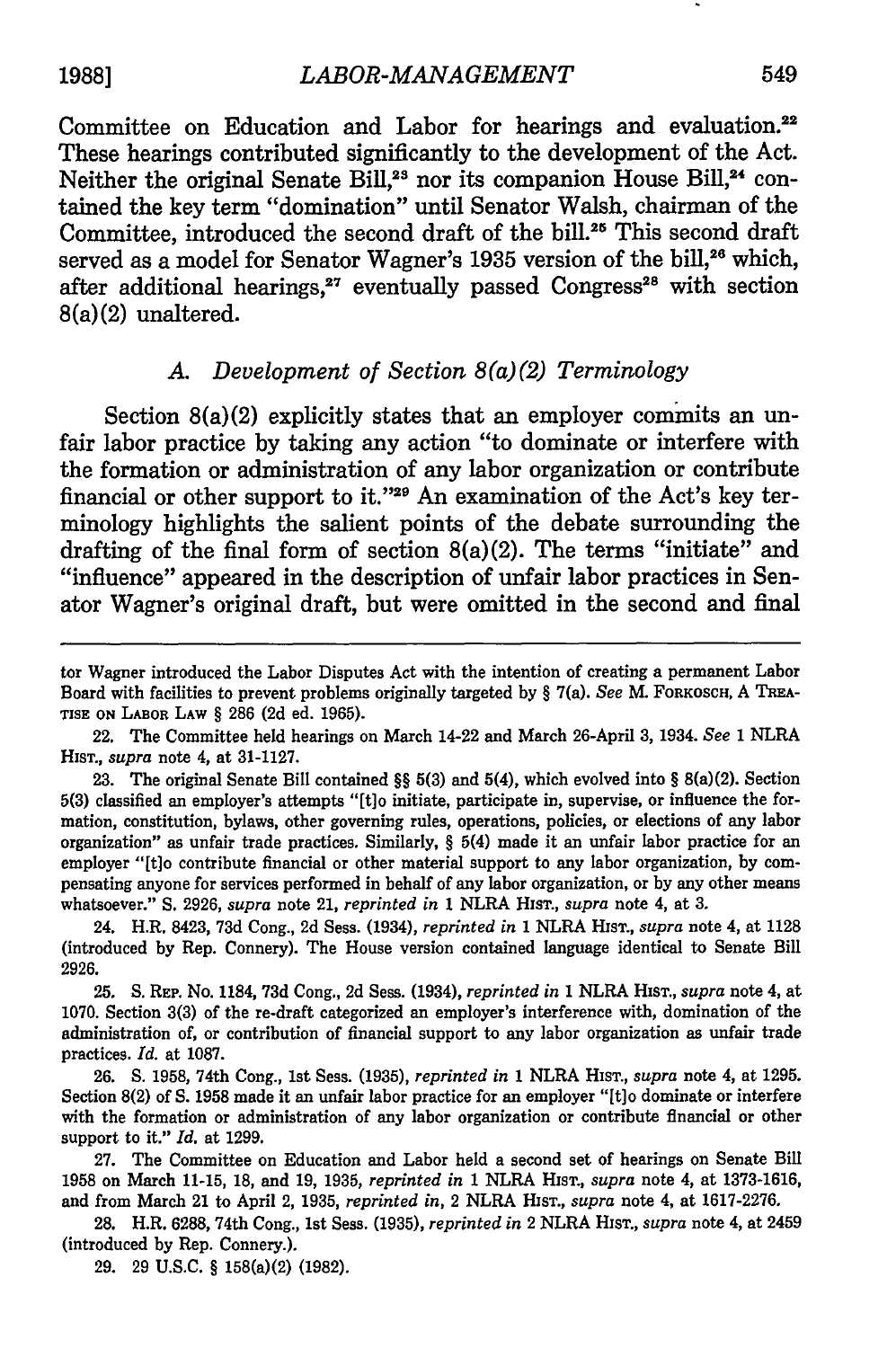drafts of the bill.<sup>30</sup> Criticism of the term "initiate" reflected a concern that the term would prohibit the initiation of communications, suggestions, or proposals.<sup>31</sup> On the other hand, support for the term "initiate" came from those who restricted its use to preventing employers from initiating a labor organization.32 The drafters' decision to eliminate the term demonstrated a desire to limit the Act's prohibitions.

The Committee also omitted the term "influence" from the final draft of the Act,<sup>33</sup> noting that the very essence of collective bargaining involves employer and employee striving to influence each other.<sup>34</sup> According to Senator Walsh, the Committee believed that labor and management should be able to exercise "the right of peaceful persuasion."35 Although intentionally omitted from the Act, the terms "initiate" and "influence" frequently surface in evaluations of employee committees under section  $8(a)(2).$ <sup>36</sup>

While the Committee deleted these two terms, other controversial language survived the debate and remained in the final version of the Act. Most importantly, the Act contains the extensively debated terms "dominate" and "interfere."<sup>37</sup> When an employer creates an organization that restricts employee cooperation solely to the individual employer unit,<sup>33</sup> the employer, by exercising a "compelling force over the

**32.** *Hearings S. 2926, supra* note 31, *reprinted in* **1** NLRA HIST., *supra* note 4, at 257 (testimony of Otto Beyer, Federal Coordinator of Transportation).

33. S. 1958, *supra* note 4, *reprinted in* 2 NLRA HIST., *supra* note 4, at 3273.

34. *Hearings S. 2926, supra* note **31,** *reprinted in* 1 NLRA HisT., *supra* note 4, at 423 (testimony of James A. Emery); *id.* at 564 (testimony of Ralph F. Foster, Factory Manager, American Laundry Machinery Co.).

35. 78 CONG. REc. 10,559, 10,560 (1934), *reprinted in* 1 NLRA HisT., *supra* note 4, at **1125** (radio address by Sen. Walsh on June 5, 1934).

36. *See, e.g.,* NLRB v. Walton Mfg. Co., 289 F.2d 177, 186 (5th Cir. 1961) (Wisdom, J., dissenting) (permitting employer-employee cooperation "as long as it does not take the form of a labor organization dominated or improperly influenced by the employer"); *see also* Classic Indus., Inc. v. NLRB, 667 F.2d 205, **206** (1st Cir. 1981) (holding that the employer violated § 8(a)(2) when he "initiated" actual distribution of ballots for creation of an employee committee).

**37.** Senator Wagner's second and final draft of the Act included the terms "dominate" and "interfere" in § 3(3). **S.** 2926, 73d Cong., 2d Sess. (1934), *reprinted in* 1 NLRA HIST., *supra* note 4, at 1087.

38. *Hearings S. 2926, supra* note 31, *reprinted in* 78 CONG. REc. 4229, 4230 (1934) *and in* **<sup>1</sup>**NLRA HIST., *supra* note 4, at **23** (Sen. Wagner noting in an article from the *New York Times,* dated March **11,** 1934, that "I do not refer to all independent labor organizations **....** I allude rather to the employer dominated union, generally initiated by the employer, which arbitrarily restricts employee cooperation to a single employer unit."); 79 **CONG.** REc. 7565, 7570 (1935), *reprinted in* 2 NLRA HIsT., *supra* note 4, at 2333 (Sen. Wagner commenting that "[ihe primary

<sup>30.</sup> S. 2926, *supra* note 21, *reprinted in* 1 NLRA HIST., *supra* note 4, at 1; *see supra* note 23 for the text of the Bill.

<sup>31.</sup> *To Create a National Labor Board: Hearings on S. 2926 Before the Senate Comm. on Education and Labor,* 73d Cong., 2d Sess. (1934) [hereinafter *Hearings S. 2926], reprinted in* 1 NLRA HIST., *supra* note 4, at 389 (testimony of James A. Emery, General Counsel, National Association of Manufacturers).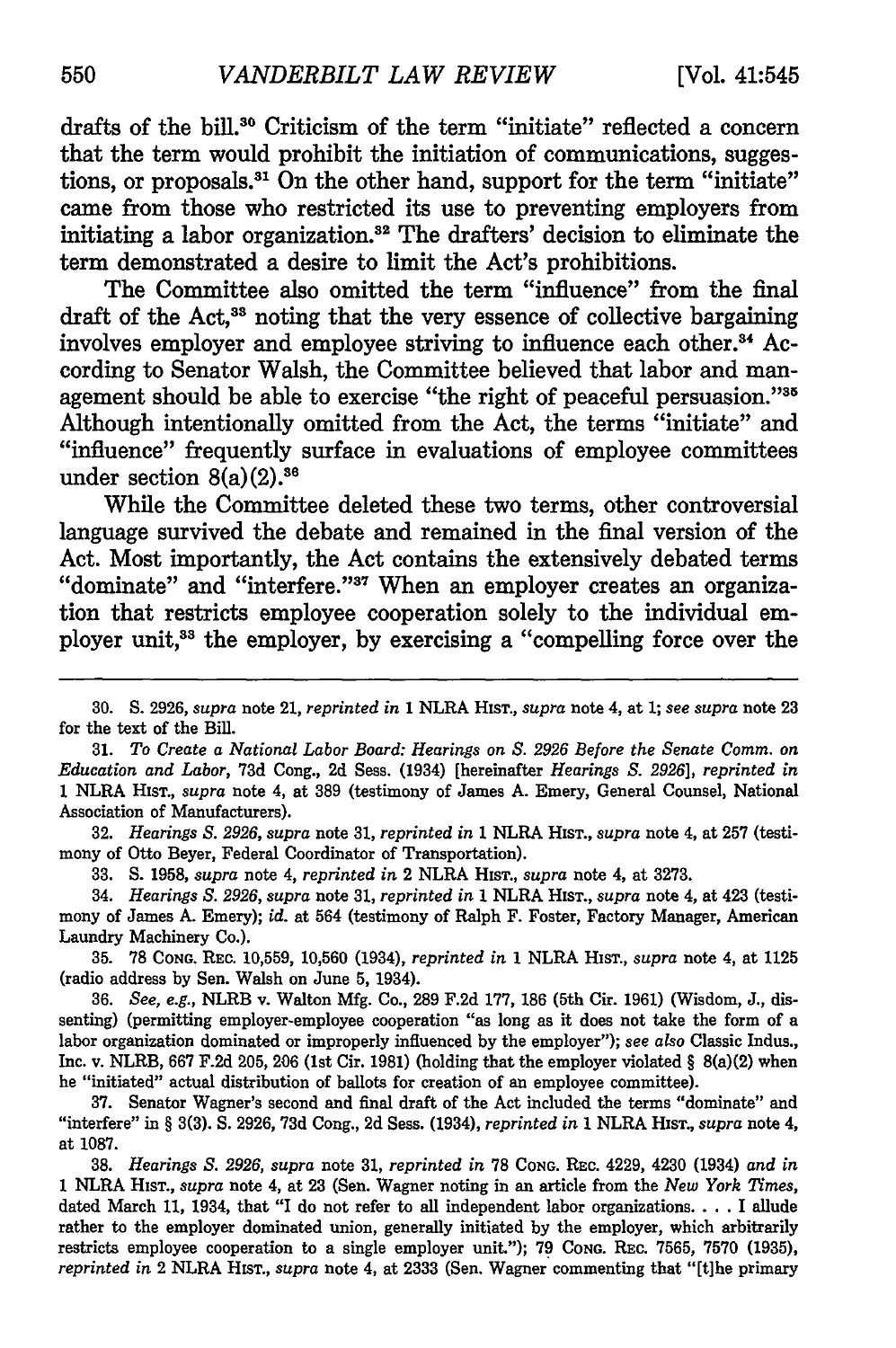collective activities" of the employees, $39$  dominates the employee organization.40 Senators Wagner and Walsh contended that an employer dominated a labor organization **by** dictating the organization's constitution and by-laws, <sup>41</sup>**by** influencing its formation, policies, and elections, **by** financially subsidizing it, or **by** discriminating either in favor of or against its members through wage or hour differentials.<sup>42</sup> The drafters felt that no realistic collective bargaining could take place when the employer, **by** dominating the union, controlled both sides of the bargaining table.<sup>43</sup>

evil of the organization which is dominated or interfered with by the employer is that, sometimes because of express prohibitions, more often because of its intrinsic composition, it is not well suited to extend its cooperative activities beyond the bounds of a single employer unit"); *Labor Disputes Act: Hearings Before the House Committee on Labor on H.R. 6288, 74th Cong., 1st Sess.* (1935) [hereinafter *Hearings H.R. 6288], reprinted in* 2 NLRA HIST., *supra* note 4, at 2488 (Sen. Wagner further asserting that "the most common characteristic of the company-dominated union is that the employer. **.** .does not permit his workers to band together with others who are not serving the same company").

39. *Hearings S. 2926, supra* note 31, *reprinted in* 79 CONG. REc. 4229, 4230 (1934) *and in* 1 NLRA HIST., *supra* note 4, at 24 (article by Sen. Wagner printed in the *New York Times,* March 11, 1934).

40. S. REP. No. 1184, *supra* note 25, *reprinted in* 1 NLRA HIST., *supra* note 4, at 1104 (stating that "[t]here was presented to the committee much testimony **...** to the effect that a few employers had dominated labor organizations of their own employees by dictating the terms of their constitutions and bylaws, by refusing to let these labor organizations amend their constitutions without the consent of the employer, by dictating to the organization officials the procedure or agenda for meetings, by indulging in unusual favors prior to or contemporaneously with an election of representatives by the workers, and by making financial contributions to one of several rival labor organizations with the intent of inducing the workers to join the subsidized organization"); 78 **CONG.** REC. 10,559, 10,560 (1934), *reprinted in* 1 NLRA HIsT., *supra* note 4, at 1125 (radio address by Sen. Walsh on June 5, 1934) (commenting that "[wie found **.. .** many company unions, because of the financial contributions by employers, were subsidized organizations [and] that in many instances the employer dictated the text of the constitution and bylaws to these organizations, paid the expense of holding meetings and elections of the organizations, [and] extended special benefits that attracted their employees to membership in the company unions. **.** ."); 79 CONG. REc. 7648, 7660 (1935), *reprinted in* 2 NLRA HIST., *supra* note 4, at 2374-75 (Sen. Walsh noting that "[i]n some company unions the employer hires the hall where the union meets, pays for the ballots, employs clerical help for the union, [and] pays salaries to the representatives of the workers").

41. 78 CONG. REc. 10,559, 10,560 (1934), *reprinted in* 1 NLRA HIsT., *supra* note 4, at 1125 (radio address of Sen. Walsh on June 5, 1934); 79 CONG. REc. 7648, 7660 (1935), *reprinted in* 2 NLRA HisT., *supra* note 4, at 2373 (address by Sen. Walsh).

42. *Hearings S. 2926, supra* note 31, *reprinted in* 1 NLRA HIsT., *supra* note 4, at 39 (statement of Sen. Wagner).

43. *Id.* at 213 (testimony of Mrs. Elinore Morehouse Herrick, Acting Chairman, Regional Labor Board); *Hearings H.R. 6288, supra* note 38, *reprinted in* 2 NLRA HIsT., *supra* note 4, at 2489 (statement of Sen. Wagner) (stating that "I cannot comprehend how people can rise to the defense of a practice so contrary to American principles as one which permits the advocates of one party to be paid by the other whereby [c]ollective bargaining becomes a sham [because] the employer sits on both sides of the table or pulls the strings behind the spokesman of those with whom he is dealing"); 79 CONG. REc. 7565, 7570 (1935), *reprinted in* 2 NLRA HIsT., *supra* note 4, at 2333 (statement by Sen. Wagner) (asserting that "[clollective bargaining becomes a mockery when the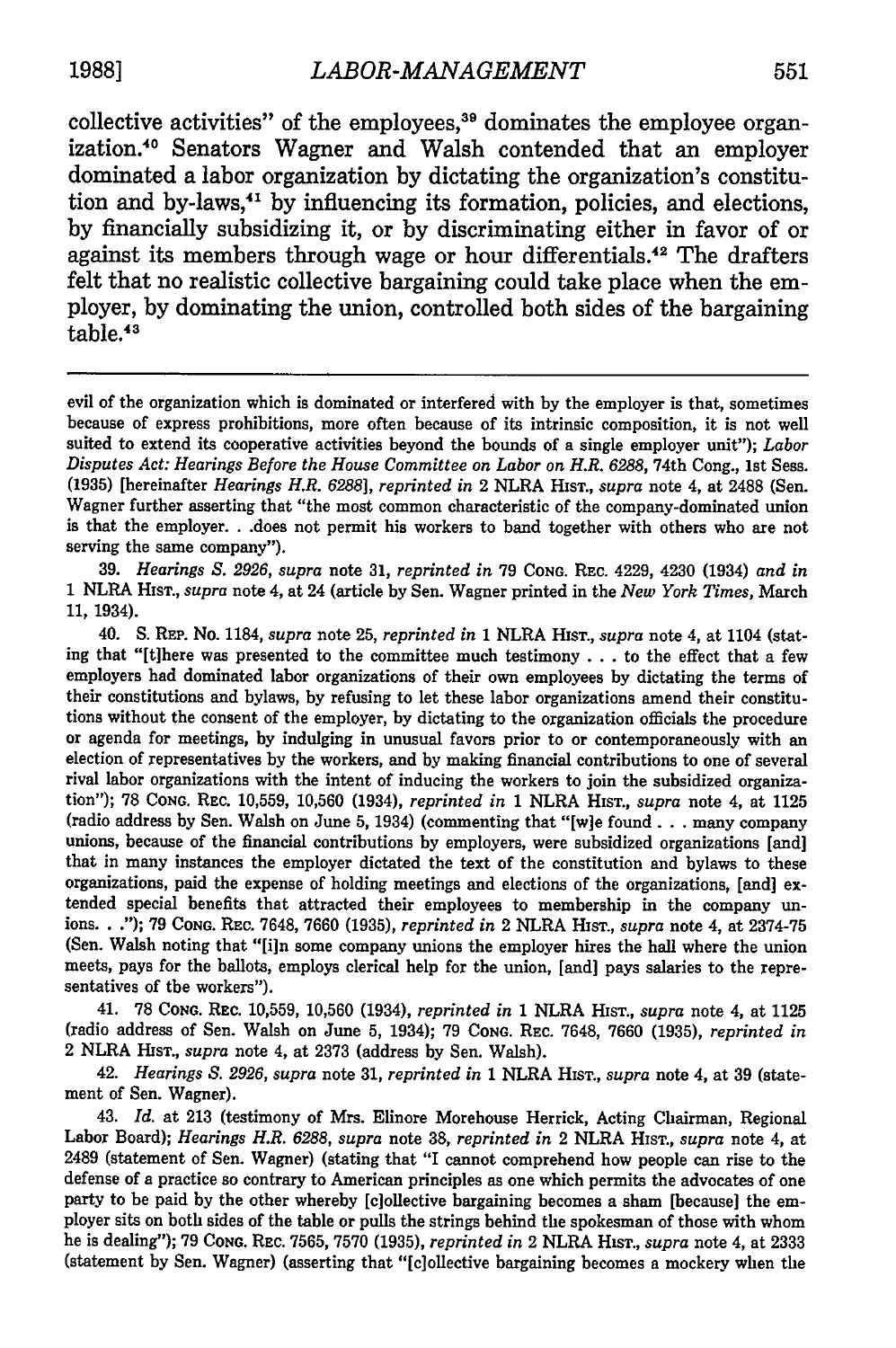The term "interference" goes beyond the term "domination" and expands the scope of activities that violate the Act. For Senator Wagner, interference occurred if the employer participated in the management or formation of the constitution or by-laws of a labor organization,<sup>44</sup> or if the employees' association was subject in some way to the employer's will.<sup>45</sup> Senator Wagner indicated that generally nonoffensive actions could rise to the level of interference because of the "unique dependency"<sup>46</sup> of the employee on the employer. Thus, the term "interference" was intended to include any acts **by** management that impair the freedom of action of the labor organization.<sup>47</sup>

The term "labor organization" is another controversial item included in the final version of section  $8(a)(2)$ .<sup>48</sup> The Act itself provides some insight into the meaning of this phrase in section 2(5).<sup>49</sup> The original draft of the Act defined the term "labor organization" as "any organization **. . .** of any kind in which employees participate to any degree whatsoever."50 Even though the early language was broad, several experts still feared that employee committees, which they equated with company-dominated unions, might be outside the purview of the Act.<sup>51</sup> To quell this fear, the second draft of the Act directly addressed

46. *Hearings H.R. 6288, supra* note 38, *reprinted in* 2 NLRA HiST., *supra* note 4, at 2489 (statement of Sen. Wagner).

47. Senator Boland asked,

Is it "interference" for an employer to initiate a company union, to participate in its administration, to restrict changes in its constitution, to exercise a veto power over its decisions, to influence its policies, or to contribute financial support to the organization or its representatives? . . .In my opinion, these, along with any other acts impairing the freedom of action of labor organizations, should be deemed prohibited by the statute.

79 CONG. REc. 2332, 2337 (1935), *reprinted in* 2 NLRA HIsT., *supra* note 4, at 2443.

48. S. 1958, *supra* note 4, *reprinted in* 2 NLRA HIST., *supra* note 4, at 3273.

49. *Id.* at 3271. Section 2(5) currently provides:

The term "labor organization" means any organization of any kind, or any agency or employee representation committee or plan, in which employees participate and which exists for the purpose, in whole or in part, of dealing with employers concerning grievances, labor disputes, wages, rates of pay, hours of employment, or conditions of work.

29 **U.S.C.** § **152(5)** (1982).

50. The original draft provided: "The term 'labor organization' means any organization, labor union, association, corporation, or society of any kind in which employees participate to any degree whatsoever, which exists for the purpose, in whole or in part, of dealing with employers concerning grievances, labor disputes, wages, or hours of employment." **S.** 2926, *supra* note 21, *reprinted in* 1 NLRA HisT., *supra* note 4, at 2.

51. *Hearings S. 2926, supra* note 31, *reprinted in* 1 NLRA HisT., *supra* note 4, at 272 (testimony of Edwin E. Witte, Professor of Economics, University of Wisconsin) (noting that "in subsection (2) of section 5, you speak only of representatives of the employees, and I submit that there

spokesman of the employee is the marionette of the employer").

<sup>44.</sup> *Hearings H.R. 6288, supra* note **38,** *reprinted in* 2 NLRA HIsT., *supra* note 4, at 2489 (statement of Sen. Wagner).

<sup>45. 79</sup> CONG. REC. 7565, 7570 (1935), *reprinted in* 2 NLRA HIST., *supra* note 4, at 2334 (statement of Sen. Wagner).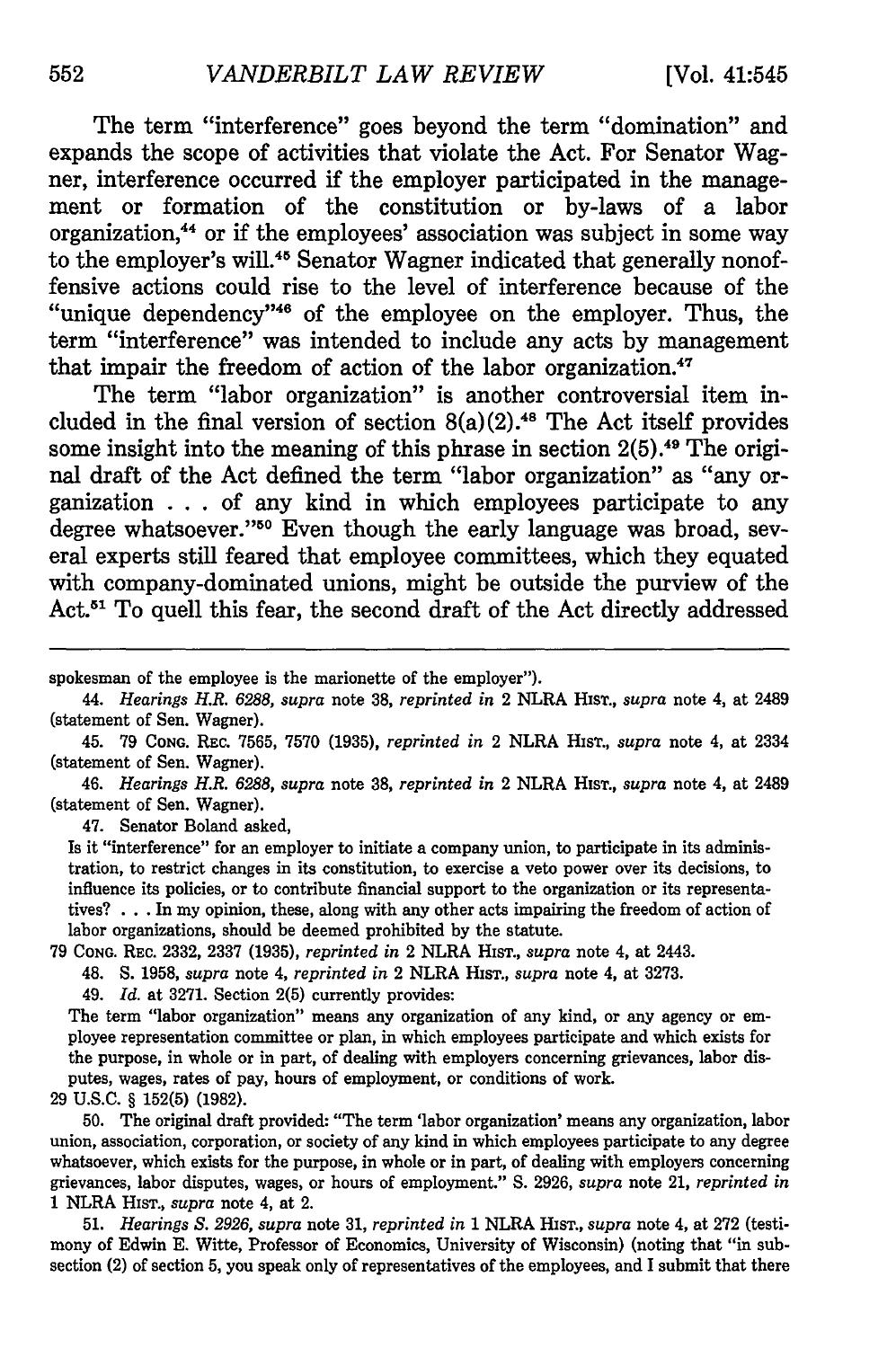the employee committee issue and further expanded the general definition of labor organization.<sup>52</sup> Senator Walsh, in the Committee report submitted to the Senate, explained that the term "labor organization" had a broad meaning to guarantee that the independence of action protected by section 8 of the Act would extend to all organizations that dealt with employers on "grievances, labor disputes, wages, rates of pay, hours of employment, or conditions of work."<sup>53</sup> The final change made to section 2(5) of the Act, found in Senator Walsh's redraft, was the addition of the phrase "conditions of work" in order to cover other dealings between labor and management.<sup>54</sup>

The last relevant term in section 8(a)(2), which added another prohibited employer activity, prevented an employer from contributing "financial or other support"<sup>55</sup> to a labor organization. This provision attracted much criticism because a consistent characteristic of company unions and employee committees was direct or indirect employer financial support.<sup>56</sup> Various groups argued that financial support, provided at a level agreed to by both employer and employees<sup>57</sup> and given to the employees annually for their allocation,<sup>58</sup> did not make an organization subservient to the employer.<sup>59</sup> Others added that the clause was too expansive in the sense that "other support" might be extended to include moral support, advice, or counsel.<sup>60</sup> Some commentators even con-

**53. S.** REP. No. 573, 74th Cong., **1st Sess. (1935),** *reprinted in* 2 NLRA HIST., *supra* note 4, at **2300.**

54. **S. 1958,** *supra* note 4, *reprinted in* 2 NLRA HIST., *supra* note 4, at **3271.**

**55.** *Id.* at **3273.**

**56.** *Labor Disputes Act: Hearings Before the Senate Comm. on Education and Labor on S. 1958,* 74th Cong., **1st** Sess. **(1935)** [hereinafter *Hearings S. 1958], reprinted in* 2 NLRA HIsT., *supra* note 4, at **1876** (testimony of Harvey **G.** Ellard, The Institute of American Meat Packers).

**57.** *Hearings* **S.** *1958, supra* note **56,** *reprinted in* 2 NLRA HIST., *supra* note 4, at **1936** (testimony of A.B. Trembley, Chairman, Goodyear Industrial Assembly of the Goodyear Tire **&** Rubber **Co.).**

**58.** *Id.* at 1797 (testimony of Jack Larkin, General Chairman, Employees' Representatives); *id.* at 2120 (testimony of G.O. Bailey, Chairman, Association of Employees, American Telephone & Telegraph Co.).

**59.** *Id.* at **1935** (testimony of A.B. Trembley, Chairman, Goodyear Industrial Assembly of the Goodyear Tire & Rubber Co.); *Hearings* **S.** *2926, supra* note **31,** *reprinted in* 1 NLRA HisT., *supra* note 4, at **715** (testimony of G.L. Fullmer, Association of Employees, American Telephone & Telegraph Co.).

**60.** *Hearings* **S.** *1958, supra* note **56,** *reprinted in* 2 NLRA HisT., *supra* note 4, at **1829** (testimony of Robert T. Caldwell, Attorney for the American Rolling Mill Co.); *id.* at **1896** (testimony of James L. Donnelly, Executive Vice President, Illinois Manufacturers' Association).

is danger that your language does not include this most prevalent form of company unionism that we now know, the employee representation committee").

**<sup>52.</sup>** The re-draft of Senate Bill **2926** stated that "[tlhe term 'labor organization' means any organization or any agency or employee representation committee, in which employees participate and which exists for the purpose, in whole or in part, of dealing with employers concerning hours of labor, wages or working conditions." **S.** REP. No. 1184, *supra* note **25,** *reprinted in* **1** NLRA **HiT.,** at **1086.**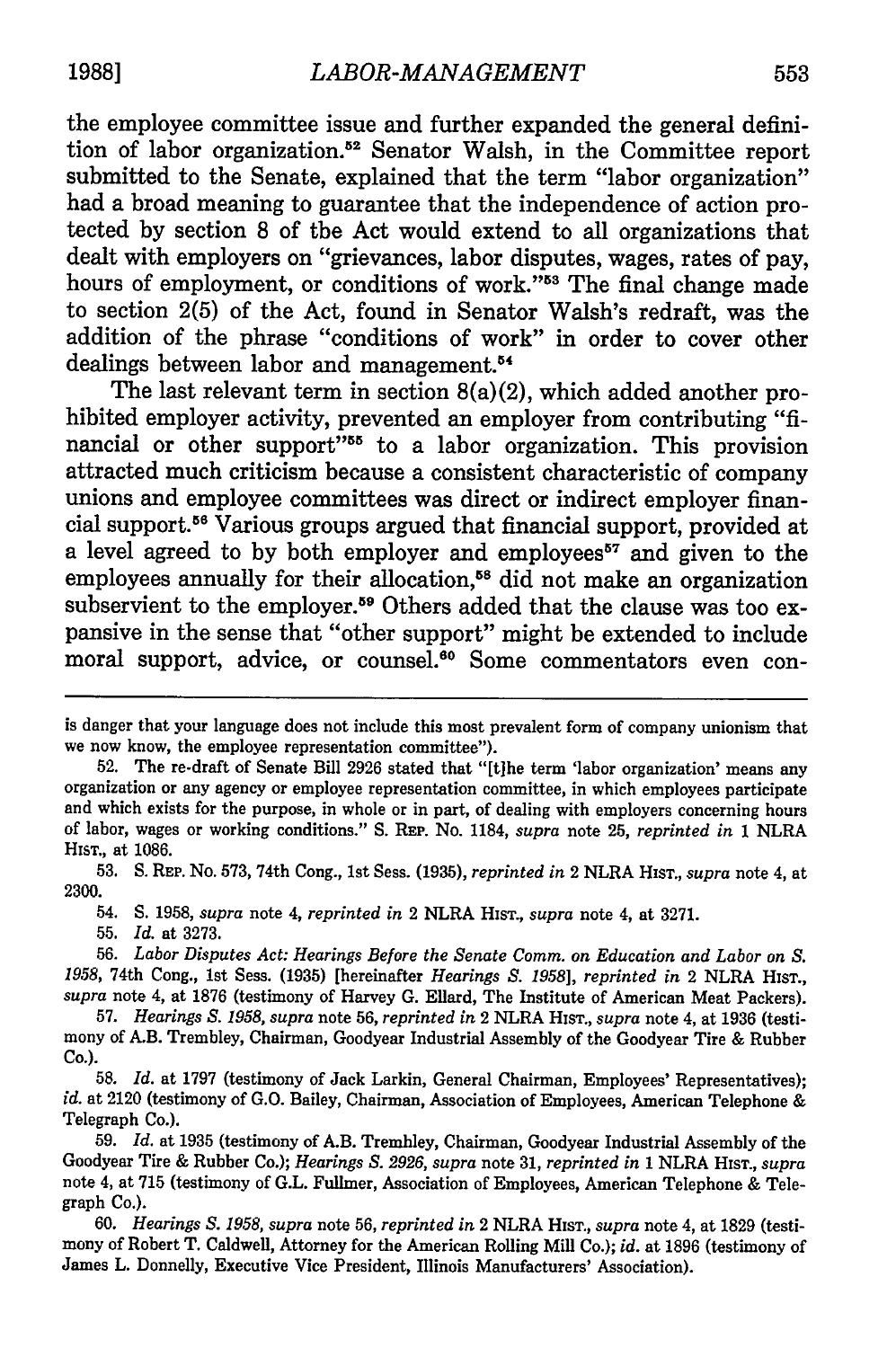tended that the clause was unnecessary because the Act already prohibited support that rose to the level of domination or interference.<sup>61</sup> The drafters' concern was that if an employer could provide financial support to a labor organization, then that labor organization would become a subsidized group under the employer's control<sup>62</sup> and could not function freely.<sup>63</sup> In response to the pressure against the clause, Senator Walsh, in the second draft of the bill,<sup>64</sup> deleted Senator Wagner's original clause, "or other material support."<sup>65</sup> The clause did not remain absent and in the final draft of the Act the drafters reinserted the original clause with a meaning expanded **by** the deletion of the restrictive term "material."<sup>66</sup>

#### *B. Central Themes of the 1935 Debate over Section 8(a)(2)*

Aside from the technical aspects of the Act, the legislative history indicates that several important issues permeated congressional discussion. One of these issues related to the strengths and weaknesses of the company union and various other forms of employee organizations. Senator Wagner believed that the company-dominated union was the greatest obstacle to collective bargaining<sup> $e7$ </sup> and genuine freedom of selforganization.<sup>68</sup> A company-dominated union is an employee representation organization that lacks independence and owes a dual obligation to employers and employees.<sup>69</sup> The company-dominated union blossomed as a result of the passage of section  $7(a)^{70}$  of the National Industrial

- 64. S. REP. No. 1184, *supra* note 25, *reprinted in* 1 NLRA HIST., *supra* note 4, at 1087.
- 65. **S.** 2926, *supra* note 21, *reprinted in* **1** NLRA **HIST.,** *supra* note 4, at 3.

**<sup>61.</sup>** *Id.* at **1712** (testimony of Walter Gordon Merritt, League for Industrial Rights).

<sup>62. 78</sup> **CONG.** REC. 10,559, 10,560 (1934), *reprinted in* 1 NLRA HIsT., *supra* note 4, at 1125 (radio address of Sen. Walsh on June 5, 1934).

<sup>63. 79</sup> **CONG.** REC. 7648, 7660 (1935), *reprinted in* 2 NLRA HIST., *supra* note 4, at 2375 (statement by Sen. Walsh); *Hearings S. 2926, supra* note 31, *reprinted in* 1 NLRA HIST., *supra* note 4, at **131** (statement of William Green, President, American Federation of Labor).

<sup>66.</sup> **S.** 1958, *supra* note 4, *reprinted in* 2 NLRA HisT., *supra* note 4, at 3273.

<sup>67. 78</sup> **CONG.** REC. 3443, 3443 (1934), *reprinted in* 1 NLRA **HIST.,** *supra* note 4, at 15-16 (comments **by** Sen. Wagner); *see supra* note 8 and accompanying text.

<sup>68.</sup> *Hearings H.R. 6288, supra* note **38,** *reprinted in* 2 NLRA HIST., *supra* note 4, at 2488 (testimony of Sen. Waguer).

<sup>69.</sup> Senator Boland described the company-dominated union as an organization initiated and created **by** the employer, in which the employer participates in its administration and operations, in which he is represented on **all** the committees, and either supervises, initiates, or participates in the decisions or exercises a veto power over them, in which the employer can veto all proposals for amendments in the original charter of the organization, and in which he provides the organization with financial aid and comfort.

**<sup>79</sup> CONG.** REC. **2332, 2336 (1935),** *reprinted in* 2 NLRA HIST., *supra* note 4, at 2439. **70.** That statute provided:

Employees shall have the right to organize and bargain collectively through representatives of their own choosing, and shall be free from the interference, restraint, or coercion of employers of labor, or their agents, in the designation of such representatives or in self-organization or in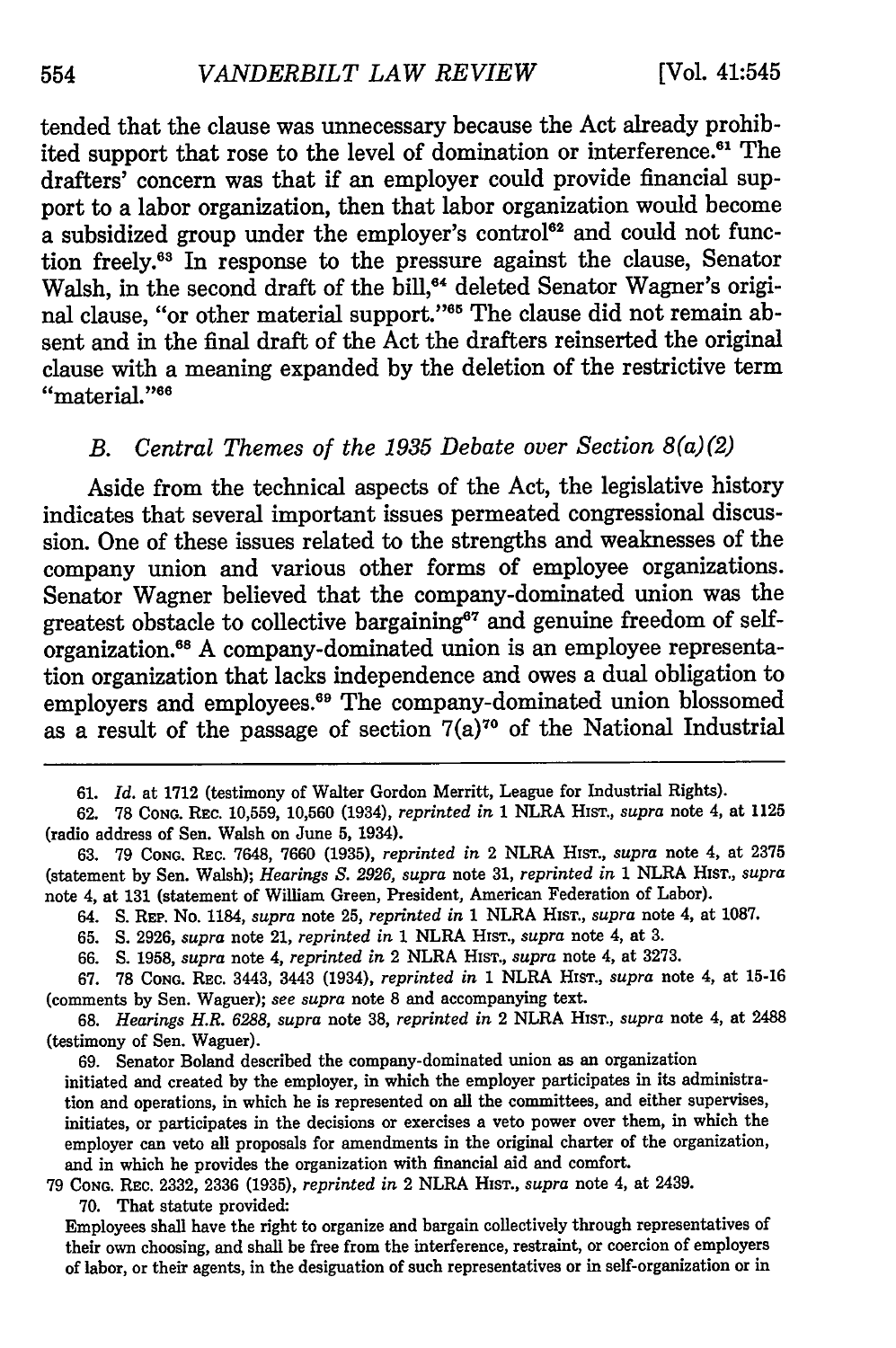Recovery Act. Many persons testifying before the Committee supported the company union and believed that the Act would destroy and eliminate these organizations.<sup>71</sup> even though they had proved to be a beneficial means of improving communications between management and labor.72 Although the drafters of the Act contended that they were trying to eliminate only the company-dominated union,73 the Act, as a practical matter, ended the company union<sup>74</sup> and substantially ham-

National Industrial Recovery Act of 1933, 48 Stat. 195, 15 U.S.C. § 707(a)(1) (repealed 1935), *reprinted in* 1 NLRA HIsT., *supra* note 4, at 68. Senator Wagner viewed his original Bill as a clarification and fortification of the provisions of this earlier statute. Although Congress had "attempted to open the avenues to collective bargaining," the statute "did not outlaw the specific practices by which some employers set up insuperable obstacles to genuine collective bargaining." *Hearings S. 2926, supra* note **31,** *reprinted in* 78 **CONG.** REc. 3443 (1934) *and in* 1 NLRA HIsT., *supra* note 4, at 15 (comments by Sen. Wagner when introducing **S.** 2926); *see* M. FORKOSCH, *supra* note 21, § 286.

71. *Hearings S. 2926, supra* note **31,** *reprinted in* 1 NLRA HIsT., *supra* note 4, at 700 (testimony of James T. Young, Teacher, University of Pennsylvania); *id.* at 104 (brief of William Whitfield Woods, President, The Institute of American Meat Packers); *id.* at 564 (testimony of Ralph F. Foster, Factory Manager, American Laundry Machinery Co.); *id.* at 691 (testimony of L.L. Balleisen, Secretary, Industrial Division, Brooklyn Chamber of Commerce); *Hearings S. 1958, supra* note **56,** *reprinted in* 2 NLRA HIsT., *supra* note 4, at 2148 (brief of James J. Cantwell, Employee Representative, John A. Roeblings Sons Co.); *id.* at 1896 (testimony of James L. Donnelly, Executive **Vice** President, Illinois Manufacturers' Association); *id.* at 2056 (testimony of E.R. Lederer, Chairman of Labor Subcommittee of the Planning and Coordinating Committee for the Petroleum Industry).

72. *Hearings S. 1958, supra* note 56, *reprinted in* 2 NLRA HIsT., *supra* note 4, at 2057 (testimony of E.R. Lederer, Chairman, Labor Subcommittee of the Planning and Coordinating Committee for the Petroleum Industry); *Hearings S. 2926, supra* note 31, *reprinted in* 1 NLRA **HIsT.,** *supra* note 4, at 691 (testimony of L.L. Balleisen, Secretary, Industrial Division, Brooklyn Chamber of Commerce); *id.* at 564 (testimony of Ralph F. Foster, Factory Manager, American Laundry Machinery Co.).

73. 79 **CONG.** REc. 7565, 7570 (1935), *reprinted in* 2 NLRA HIsT., *supra* note 4, at 2333 (statement by Sen. Wagner) (commenting that "[a]nyone familiar with these laws will recognize at once that there is nothing in the pending bill  $\ldots$  which outlaws the so called 'company union', if by that term is meant simply an entirely free and independent organization of workers who through their own volition confine their cooperative activities to the limits of one company"); *Hearings H.R. 6288, supra* note 38, *reprinted in* 2 NLRA **HIST.,** *supra* note 4, at 2488 (statement of Sen. Wagner); *Hearings S. 2926, supra* note 31, *reprinted in* 1 NLRA HisT., *supra* note 4, at 39 (statement of Sen. Wagner); 78 **CONG.** REc. 4229, 4230 (1934), *reprinted in* 1 NLRA HIST., *supra* note 4, at 23 (statement from *New York Times* article written by Sen. Wagner).

74. *Hearings S. 2926, supra* note **31,** *reprinted in* 1 NLRA HisT., *supra* note 4, at 700 (testimony of James T. Young, Teacher, University of Pennsylvania) (noting that "Senator Wagner has repeatedly said **...** that he does not want to abolish all company unions **....** Well, as they stand there, they are so broad, so sweeping and drastic, that they would have the effect of destroying the company unions even where the employees heartily desired them. **. .").** Representative Connery commented that the Act "will mean the elimination of company unions, not by force, but because the workers when they have the opportunity to pick their own union without coercion will not pick a company union." In response, Representative Marcontonio expressed his view that "[a] company union incidentally is synonymous with an employer-dominated union. Once you remove employer control your company union becomes an honest union or ceases to exist." 79 **CONG.** REc. 9668, 9699

other concerted activities for the purpose of collective bargaining or other mutual aid or protection.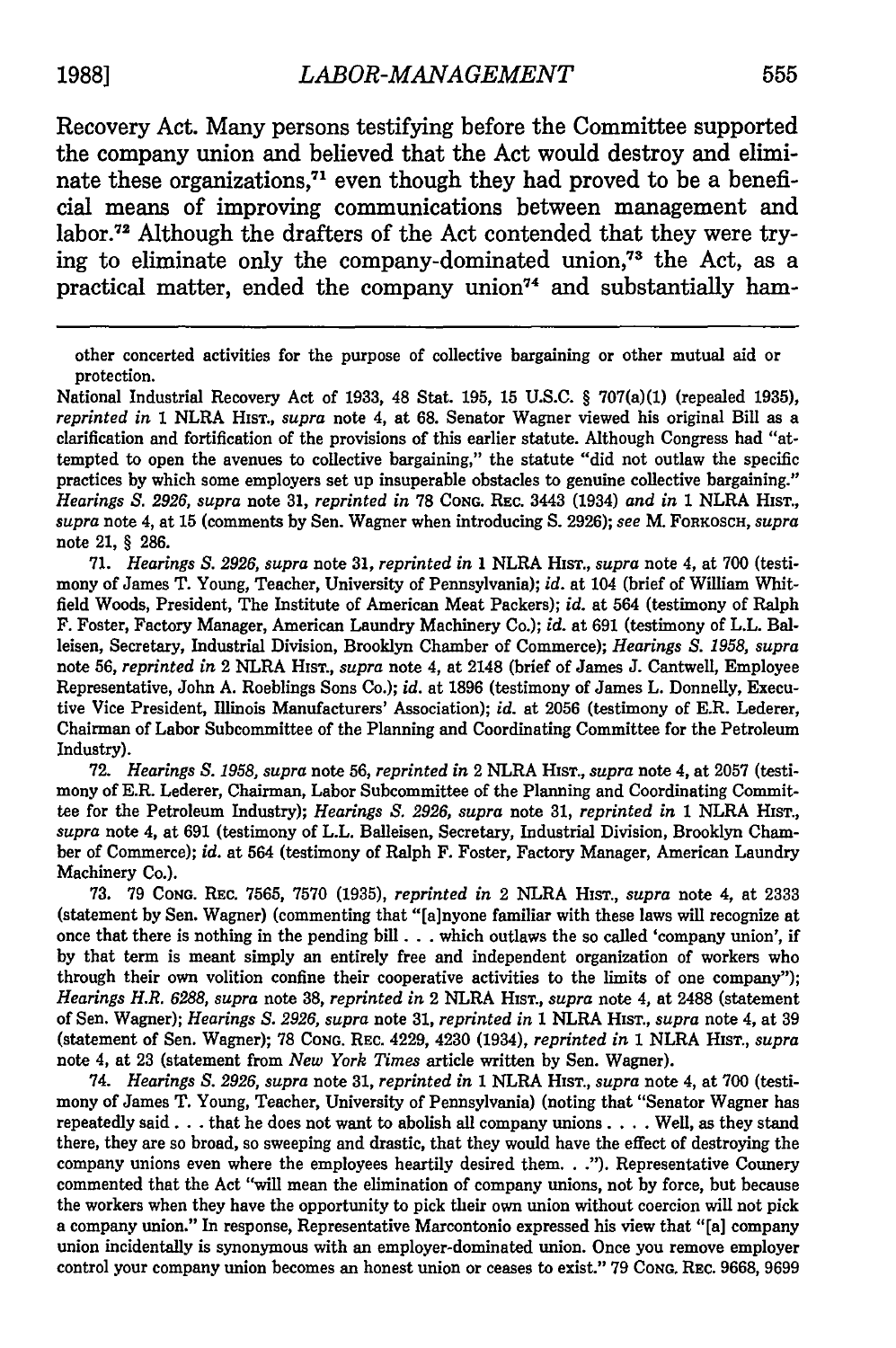pered the growth of all employee representational organizations.

The debate over the strengths and weaknesses of the company union reflected two major underlying beliefs of the drafters. The first theme concerned the conflict between an amicable model and an adversarial model of labor relations. Those opposing the Act argued that the Act's goal was the promulgation of adversity through the destruction of amicable and mutually beneficial relationships and that the result of the Act would be industrial strife and turmoil.<sup>75</sup> In their view, the proper model for industrial relations was one of mutual cooperation and benefit.<sup>76</sup>

The Committee responded to this criticism **by** claiming that its intent was not to prevent the normal relations and innocent communications that are part of friendly employment relations,<sup>77</sup> but rather to

**75.** *Hearings S. 2926, supra* note **31,** *reprinted in* **1** NLRA HIST., *supra* note 4, at 104 (brief of William Whitfield Woods, President, The Institute of American Meat Packers); *Hearings S. 1958, supra* note 56, *reprinted in* 2 NLRA HIsT., *supra* note 4, at 1691 (testimony of Arno P. Mowitz, representing the Full Fashioned Hosiery Association) (stating that "our main objection to the practical phase of this bill is that you tie the employers' hands in an attempt to arrive at amicable relation and working terms with his employees"); *Hearings S. 1958, supra* note **56,** *reprinted in* 1 NLRA HIST., *supra* note 4, at **1881-85** (testimony of Harvey G. Ellard, Institute of American Meat Packers) (asserting that "the whole plan of this proposed legislation is opposed to the basic philosophy of partnership and cooperation between employers and employees [and is based] on the theory that dealings between employers and employees are necessarily hostile and adverse"); *Hearings S. 1958, supra* note 56, *reprinted in* 2 NLRA HIST., *supra* note 4, at 1896-97 (testimony of James L. Donnelly, Executive Vice President, Illinois Manufacturers' Association) (noting that "[t]he whole spirit of this bill is to make enemies of employers and employees"); *id.* at 2148 (brief of James J. Cantwell, Employee Representative, John A. Roeblings Sons Co.); *Hearings S. 2926, supra* note 31, *reprinted in* 1 NLRA HIsT., *supra* note 4, at 437 (testimony of Henry **S.** Dennison, Industrial Advisory Board of the N.R.A, and a member of the National Labor Board) (commenting that "[y]ou are acting here not for the short but for the long pull, and in your eagerness to cure immediate ills cannot take too much risk of building up our industrial system into two armed camps-labor and management. **.. ").**

76. *Hearings S. 2926, supra* note 31, *reprinted in* 1 NLRA HIsT., *supra* note 4, at 533 (testimony of Henry I. Harriman, President, United States Chamber of Commerce); *id.* at 462 (testimony of A.P. Mowitz, representing the Full Fashioned Hosiery Association) (stating that "I think the average employer, when he becomes educated will realize that the old order has passed and a new order is before us, and that an amicable approach from both ends to that new order is the best solution of this problem"); *Hearings S. 1958, supra* note **56,** *reprinted in* 2 NLRA HiS., *supra* note 4, at 1991 (testimony of John Thomas Smith, Vice President, General Motors Corporation) (noting that "Etihe bill runs counter to the common-sense theory of mutual interest, which should exist between employers and employees in manufacturing operations"); *Hearings S. 2926, supra* note **31,** *reprinted in* 1 NLRA HIST., *supra* note 4, at 565 (testimony of Ralph F. Foster, Factory Manager, American Laundry Machinery Co.).

77. *Hearings S. 2926, supra* note 31, *reprinted in* 1 NLRA HIST., *supra* note 4, at 763 (testimony of Arthur H. Young, Vice President, United States Steel Corporation); *id.* at 718 (testimony of Leslie Vickers, Economist, American Transit Association); *id.* at 533 (testimony of Henry I. Harriman, President, United States Chamber of Commerce) (commenting that "[tihis Act. **.** . in my judgment **...** will tend to increase rather than decrease the trouble **.. .").**

**<sup>(1935),</sup>** *reprinted in* 2 NLRA HIsT., *supra* note 4, at **3152** (statements of Reps. Connery and Marcontonio).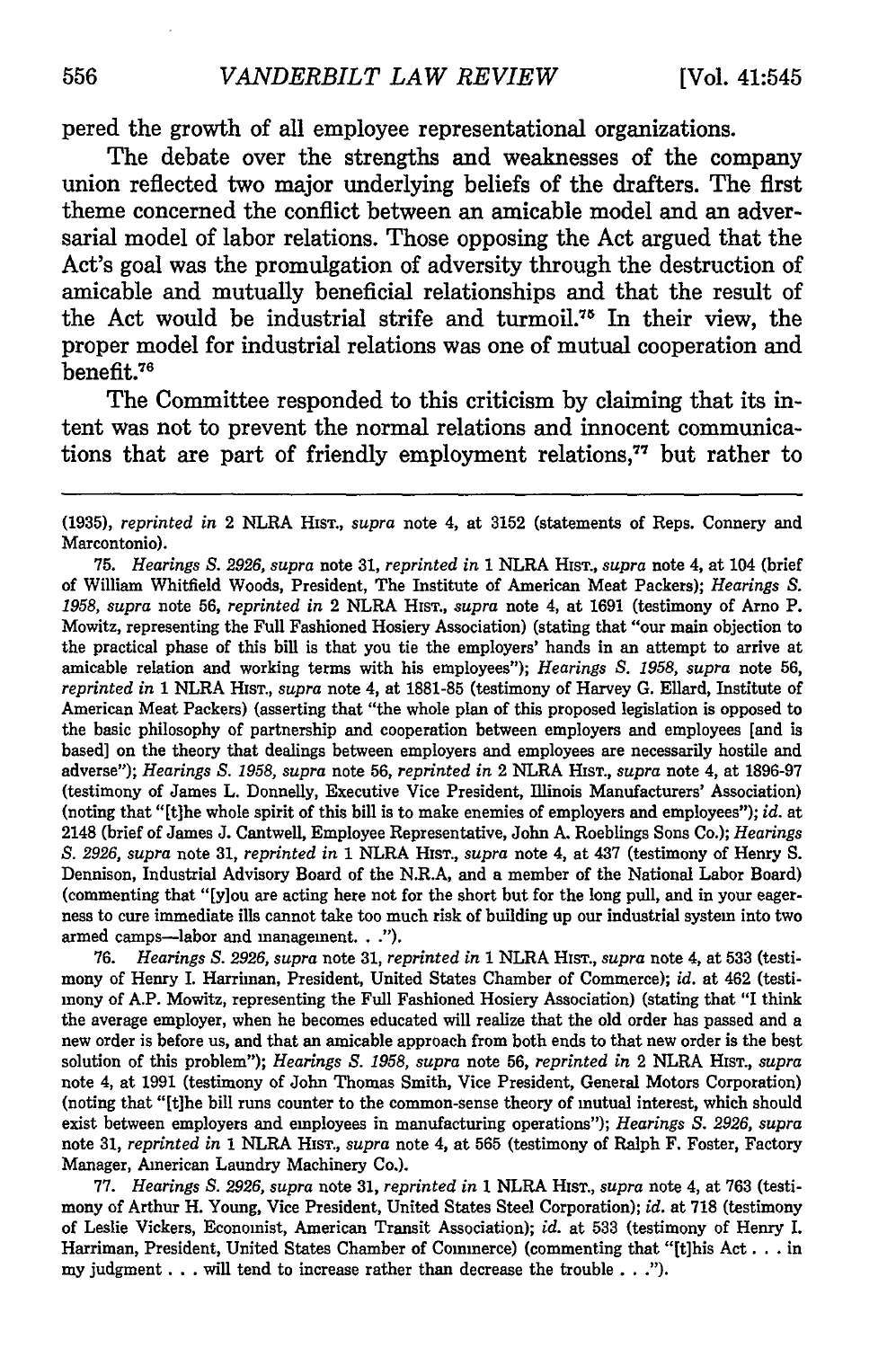further democratic collective bargaining.<sup>78</sup> The Act's supporters contended that industrial strife arose as a result of company-dominated unions.<sup>79</sup> Senator Wagner claimed that the Act promoted the concept of cooperation within labor itself.<sup>80</sup> He believed that only through wide cooperation could labor gain the strength necessary to bargain with management on an equal level, $81$  and that only when employees had this strength could they cooperate with management.<sup>82</sup> The drafters did not want to force management and labor into adversarial positions, but, to achieve their goal of eventual equality, they were willing to draw some clear lines.

The second essential theme that surfaced in the early debate on section  $8(a)(2)$  was the issue of freedom of choice.<sup>83</sup> The drafters of the Act stressed that the employee was free to choose any representation plan as long as it did not violate the confines of the Act.84 This restriction on the amount of freedom granted by Senator Wagner attracted criticism from some,<sup>85</sup> while others praised the Act for freeing the em-

**80. 78 CONG.** REc. 4229, 4230 (1934), *reprinted in* 1 NLRA HisT., *supra* note 4, at **23** (statement from *New York Times* article written **by** Sen. Wagner); **79 CoNG.** REc. **7565, 7570 (1935),** *reprinted in* 2 NLRA HisT., *supra* note 4, at **2321** (statement **by** Sen. Wagner) (noting that because "the isolated worker is **...** [claught in the labyrinth of modern industrialism and dwarfed **by** the size of corporate enterprise, he can attain freedom and dignity only **by** cooperation with others of his group").

81. "[W]ithout wider areas of cooperation among employees there can be no protection against nibbling tactics of the unfair employer **..... 78 CONG.** REc. 4229, 4230 (1934), *reprinted in* 1 NLRA HisT., *supra* note 4, at **23; 78 CONG.** REc. 3443, 3443 (1934), *reprinted in* 1 NLRA HisT., *supra* note 4, at 15 (comments by Sen. Wagner).

**82. 78 CONG.** REc. 4229, 4230 (1934), *reprinted in* 1 NLRA HIsT., *supra* note 4, at 24 (statement from *New York Times* article written by Sen. Wagner) (commenting that "[m]ost impartial students of industrial problems agree that the highest degree of cooperation between industry and labor is possible only when either side is free to act or to withdraw  $\ldots$ .").

**83. 79 CONG.** REc. **9668,** 9716 **(1935),** *reprinted in* 2 NLRA HisT., *supra* note 4, at **3192** (statement of Sen. Truax) (observing that "[t]his bill merely gives them an opportunity to choose for themselves [and] [l]et there be no interference by the employer in respect to that free choice"); **79 CONG.** REc. **7648,** 7650 **(1935),** *reprinted in* 2 NLRA HIsT., *supra* note 4, at **2350** (comments by Sen. Borah) (stating that "I want to see the workingman free to join a union or to remain out of a union [and] free to form any kind of a union if it is freely formed").

*84. Hearings H.R. 6288, supra* note **38,** *reprinted in* 2 NLRA HIST., *supra* note 4, at 2489 (statement of Sen. Wagner).

**85.** Ralph F. Foster, Factory Manager, American Laundry Machinery Co., believed that "any

**<sup>78.</sup> S. REP.** No. 1184, *supra* note **25,** *reprinted in* 1 NLRA **HIST.,** *supra* note 4, at 1104.

**<sup>79. 79</sup> CONG. REC. 9668, 9716 (1935),** *reprinted in* 2 NLRA HIsT., *supra* note 4, at **3192** (statement of Sen. Truax) (observing that **"[t]he** various and sundry forms of interference within referred to **by** employers, promote unrest, dissatisfaction, strife, and resentment, and revolt against the existing order of things"); *Hearings S. 2926, supra* note **31,** *reprinted in* 1 NLRA **HIST.,** *supra* note 4, at **131** (statement of William Green, President, American Federation of Labor); **79 CoNG. REc. 7565, 7570 (1935),** *reprinted in* 2 NLRA HisT., *supra* note 4, at 2334 (statement **by** Sen. Wagner) (asserting that "[c]ontrary to the argument that the company union has the virtue of insuring industrial peace, we know that this open entry of employers into the field of active organization of workers promotes strife and discord").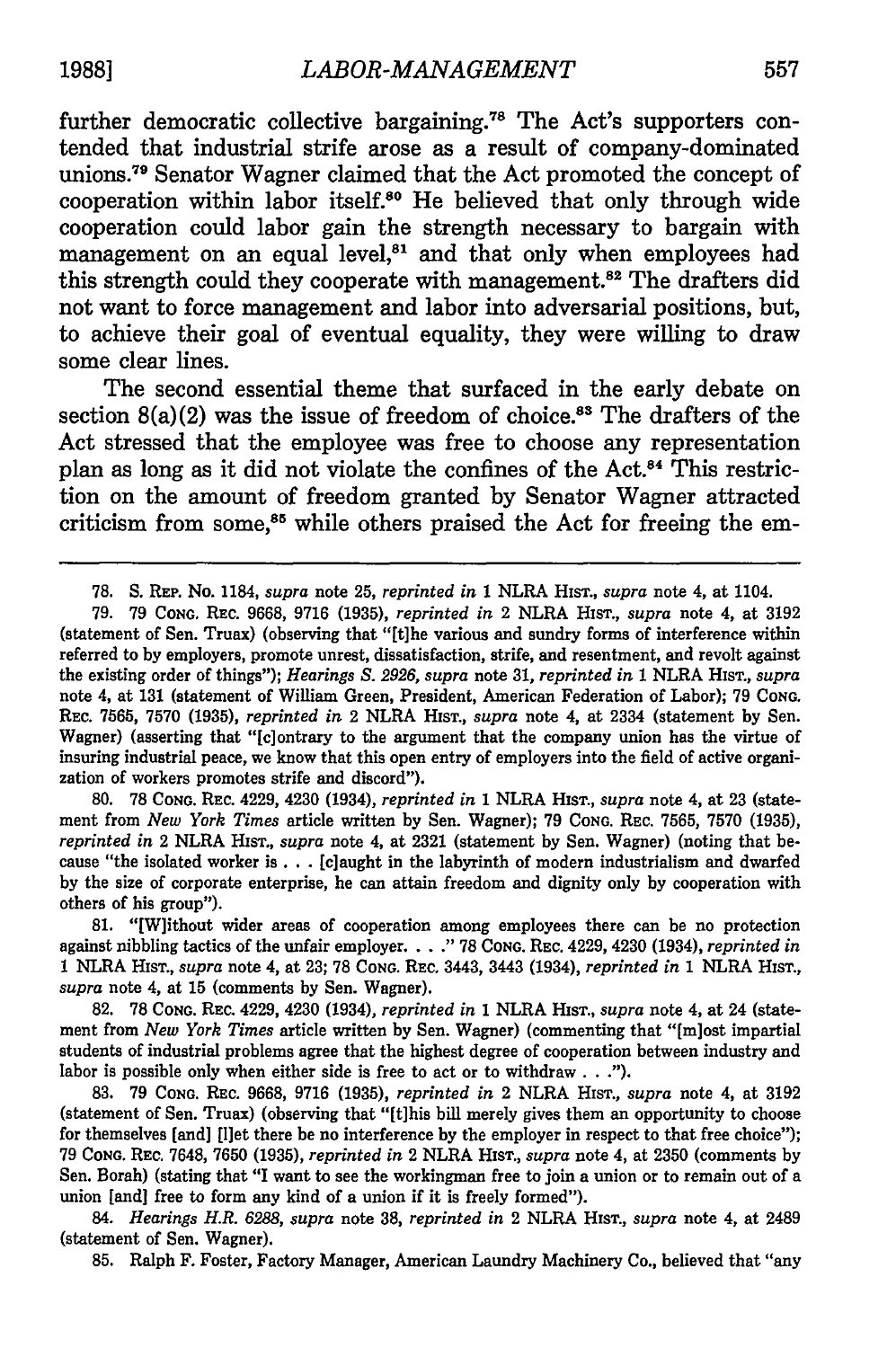ployee from the restrictions imposed by a company-dominated union.<sup>86</sup>

#### III. **JUDICIAL** HISTORY

An examination of the legislative history of section 8(a)(2) lays only part of the foundation upon which to base an evaluation of the current limits of this section. The other component necessary to analyze the historical basis of section 8(a)(2) encompasses several Supreme Court decisions, both preceding and following the passage of the Act. In particular, these cases emphasize the early judicial attachment to the concept of employee freedom of choice.

#### *A. Pre-1935 Judicial Perspective*

An analysis of the judicial perspective on section 8(a)(2) begins before the passage of the Act with *Texas & New Orleans Railway Co. v. Brotherhood of Railway & Steamship Clerks.<sup>87</sup> The Court decided the Steamship Clerks* case under the Railway Labor Act of 1926,<sup>88</sup> a statute that provided much of the inspiration for the National Labor Relations Act.<sup>89</sup> In this case, the Brotherhood of Railway and Steamship Clerks sought to enjoin the Railway Company from recognizing and bargaining

**86.** *Hearings S. 2926, supra* note 31, *reprinted in* 1 NLRA HIsT., *supra* note 4, at 149 (testimony of Dr. Francis J. Haas, National Labor Board) (asserting that "[t]he need of freedom from employer domination is patent and this freedom the bill before you seeks to guarantee"); H.R. REP. No. 969, 74th Cong., 1st Sess. (1935), *reprinted in* 2 NLRA HIST., *supra* note 4, at 2925 (noting that "[w]hat is intended is to make such organization the free choice of the workers, and not a choice dictated by forms of interference which are weighty precisely because of the existence of the employer-employee relationship").

87. **281** U.S. 548 (1930).

**88.** 44 Stat. 577 (1926) (codified as amended at 45 U.S.C. §§ 151-63 (1982)). The *Steamship Clerks* case concerned construction of the following language: "Representatives **...** shall be designated by the respective parties in such manner as may be provided in their corporate organization **...**or by other means of collective action, without interference, influence, or coercion exercised by either party over the self-organization or designation of representatives by the other." 45 U.S.C. § 152, T 3 (1982). The Court interpreted the third paragraph of § 152 as outlawing companydominated unions in the railroad industry. *See* J. **COMMONS** & J. **ANDREWS, PRINCIPLES** OF LAnOR **LEGISLATION** 420-21 (4th ed. 1936).

89. In enacting the National Labor Relations Act, Congress had in mind the experience in the administration of the Railway Labor Act, and declared that the "bill is merely an amplification and further clarification of the principles enacted into the Law by the Railway Labor Act." H.R. **REP.** No. 1147, 74th Cong., 1st Sess. **3** (1935), *reprinted in* 2 NLRA HIsT., *supra* note 4, at 3048.

type of labor organization should be permitted." While he opposed the company-dominated association "because it cannot accomplish any good," he feared that the Bill's effect on the company union would be unnecessarily restrictive. *Hearings S. 2926, supra* note 31, *reprinted in* **1** NLRA HIST., *supra* note 4, at 565. Similarly, Harvey G. Ellard of the Institute of American Meat Packers stated that his industry "has no desire to register a protest against the principle which seeks to guarantee the free choice of employees in the selection of their representatives for collective bargaining. It feels, however, that the choice should be wholly free, without coercion from any source." *Hearings S. 1958, supra* note 56, *reprinted in* 2 NLRA HIST., *supra* note 4, at 1879.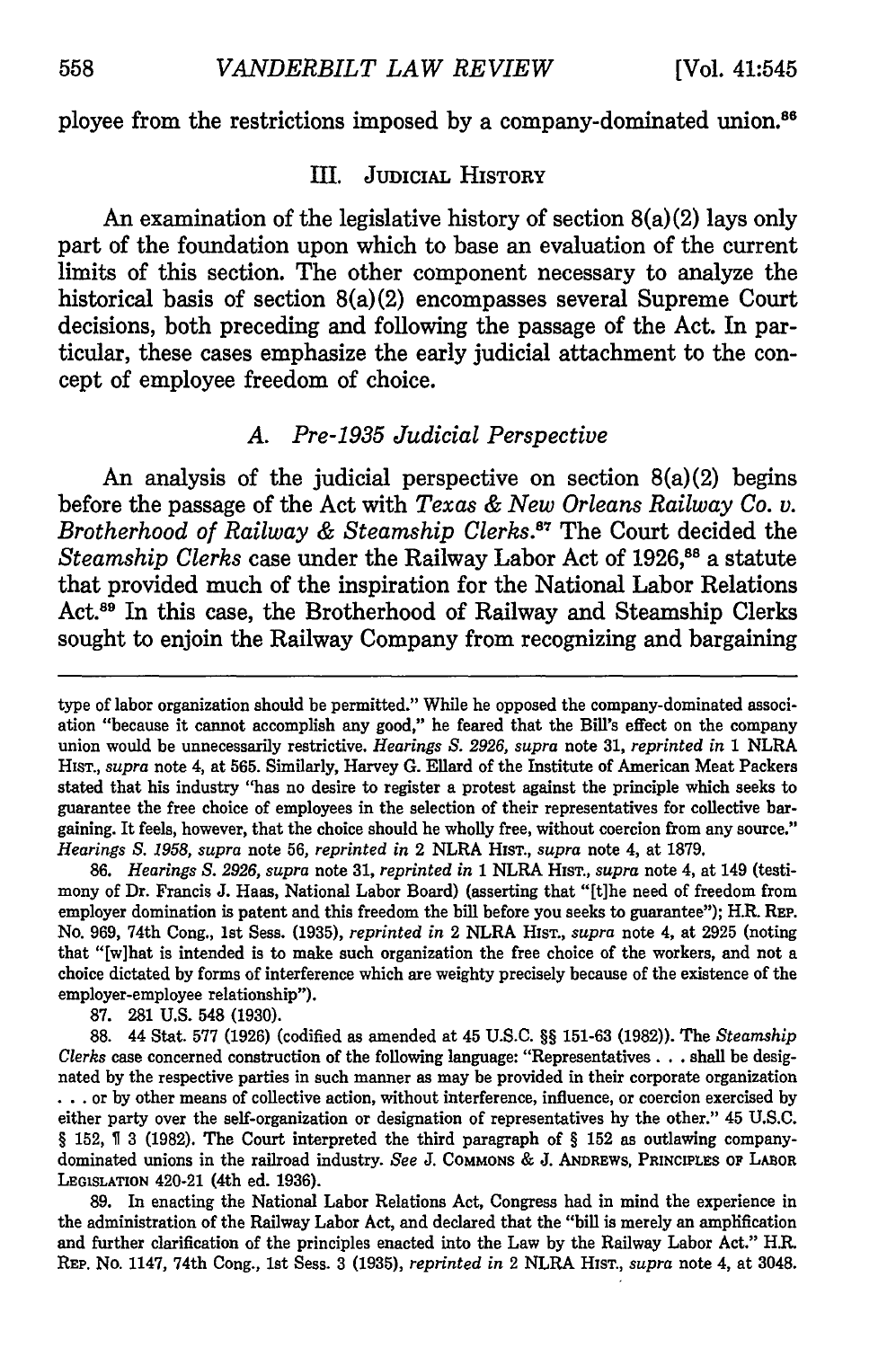with a company union.<sup>90</sup> The Court concluded that the purpose of the legislation was not to forbid normal, friendly relations, but rather to prohibit the use of influence or coercion in derogation of a party's right to "self-organization."<sup>91</sup> In the Court's view, the statutory scheme was based on the concept of freedom of choice.<sup>92</sup> The Court held that "collective action would be a mockery" if one party could interfere with the other's freedom of choice.<sup>93</sup>

# *B. Early Supreme Court Construction of Section 8(a)(2)*

Despite passage of the Act, the *Steamship Clerks* case retained its precedential value. In two early opinions interpreting the Act, the Supreme Court cited to the *Steamship Clerks* case when analyzing potential violations of the National Labor Relations Act. In *NLRB v. Jones &* Laughlin Steel Corp.<sup>84</sup> the Court reaffirmed the *Steamship Clerks* holding that collective bargaining would be made a mockery if the Court allowed interference with freedom of choice.<sup>95</sup> In *NLRB v. Pennsylvania Greyhound Lines, Inc.96* the Court examined whether an order of the National Labor Relations Board (the Board) to withdraw recognition from a labor organization, and post notices to this effect, was an appropriate remedy for a section  $8(a)(2)$  violation.<sup>97</sup> Although the case was not directly on point, the Court stated that based on congressional intent to clarify the principles of the Railway Labor Act in the National Labor Relations Act, the *Steamship Clerks* case stood as viable precedent for freedom of choice.<sup>98</sup>

**93.** *Id.* at **570.**

**97.** *Id.* at **262-63.**

<sup>90.</sup> *Steamship Clerks,* **281** U.S. at 554-55. While in the midst of a controversy before the Railway Labor Board, the Texas & New Orleans Railway Co. formed a company union to prevent an outside union from organizing its employees. *Id.* at **555.**

<sup>91.</sup> The Court noted that "[t]he intent of Congress is clear with respect to the sort of conduct that is prohibited. 'Interference' with freedom of action and 'coercion' refer to well understood concepts of the law." *Id.* at 568. Likewise, in this context, the word "influence" would not be interpreted "as interdicting the normal relations and innocent communications which are part of all friendly intercourse," but rather as "cover[ing] the abuse of relation or opportunity so as to corrupt or override the will." *Id.*

<sup>92.</sup> *Id.* at **569** (stating that "the entire policy of the Act" depends on "uncoerced action of each party through its own representatives to the end that agreements satisfactory to both may be reached and the peace essential to the uninterrupted service of the instrumentalities of interstate commerce may be maintained").

<sup>94.</sup> **301 U.S. 1 (1936).** In this case the Court found congressional power for the NLRA in the protection of interstate commerce.

**<sup>95.</sup>** *Id.* at 34.

**<sup>96. 303</sup> U.S. 261 (1938).**

**<sup>98.</sup>** *Id.* at **266** (quoting **REPORT OF THE HOUSE COMm. ON LABOR,** H.R. REP. No. 1147, *supra* note **89,** *reprinted in* 2 NLRA **HIST.,** *supra* note 4, at 3048)); *see supra* note **88** & **89** and accompanying text.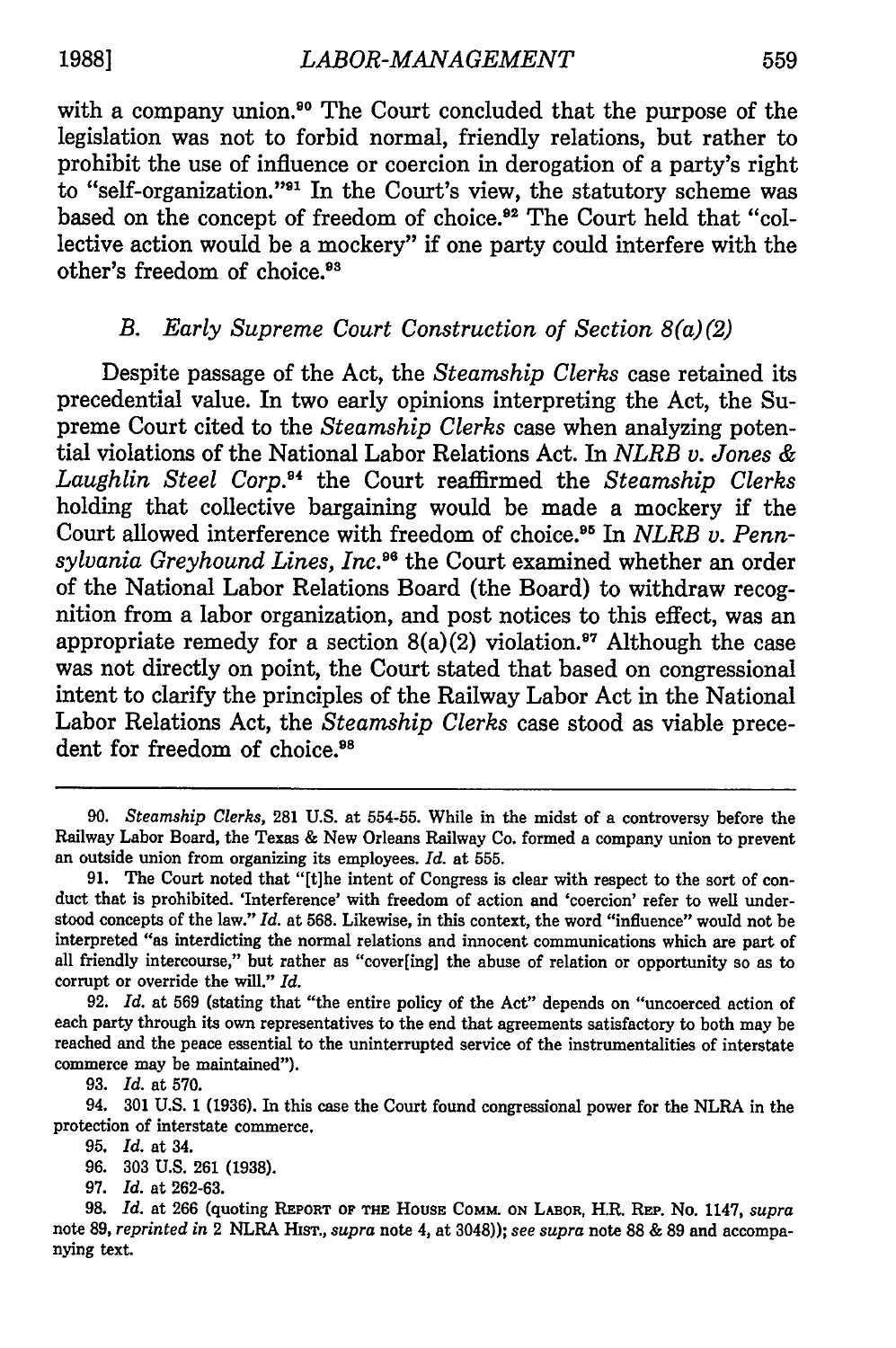In two other important Supreme Court opinions, which arose contemporaneously with *Greyhound Lines,* the Court strengthened the concept of employee free choice. In *NLRB v. Newport News Shipbuild*ing & Dry Dock Co.<sup>99</sup> the Court reviewed an order of the Board that disestablished an employee committee because of employer domination. The Board found that control of the organization's form and structure vested in both labor and management.<sup>100</sup> The Court upheld the Board's determination and concluded that such control of an employee organization violates the complete freedom of action guaranteed by the Act.101

In *NLRB v. Link-Belt Co.*<sup>102</sup> the defendant corporation's employees formed an organization in response to the Act prohibiting their company union.<sup>103</sup> The Board concluded that the organization was not the result of the employees' free choice<sup>104</sup> because of certain benefits and employer assistance provided to the organization during its formation.<sup>105</sup> The Court agreed with the Board's holding and stated that the employer's failure to announce formally that the employees had a free choice following the dissolution of the company union was a violation of the Act.<sup>106</sup>

99. 308 U.S. 241 (1939). The facts found by the Board indicated that the employer, in cooperation with his employees, put into effect an employee representation plan with employer financial support. *Id.* at 244. The committee contained an equal number of employee representatives and management representatives, employee elections were arranged by management, and the plan controlling the organization could not be altered without employer consent. *Id.* at 245-46. After the passage of the Act, the employer revised the plan to eliminate all financial support. *Id.* at 246.

100. The Court noted:

[Wihere an organization has existed for ten years and has functioned in the way that the Committee has functioned, with a joint control vested in management and men, the effects of the long practice cannot be eliminated and the employees rendered entirely free to act upon their own initiative without the complete disestablishment of the plan.

*Id.* at 250.

101. *Id.* at 249.

102. 311 U.S. 584 (1941).

103. *Id.* at 586-87. From 1933 until 1937 Link-Belt Co. maintained a company union. On April 12 and 13, 1937, several employees who were disappointed with the Supreme Court's acceptance of the Act organized the Independent Union of Craftsmen.'On April 19, 1937, the employer and the employees reached an agreement which dissolved the old company union and recognized the new Independent. *Id.*

104. *Id.* at 587. The Court recognized that "[a]n 'inside' union, as well as an 'outside' union, may be the product of the right of the employees to self-organization and to collective bargaining 'through representatives of their own choosing,' guaranteed by § 7 of the Act." *Id.* The real issue, then, was not the insider status of the union but rather the employees' free choice.

105. The Board found evidence that representatives of Independent solicited employees to join Independent on company premises and company time, while representatives of an outside union were fired for similar activity. Furthermore the Board found that company foremen actively solicited for Independent and that leaders of the old company union actively supported the new Independent. *Id.* at 589-92.

106. *Id.* at 597-98 (finding that "[c]ircumstantial evidence makes credible the finding that complete freedom of choice on the part of the employees was effectively forestalled by maintenance of the company union").

560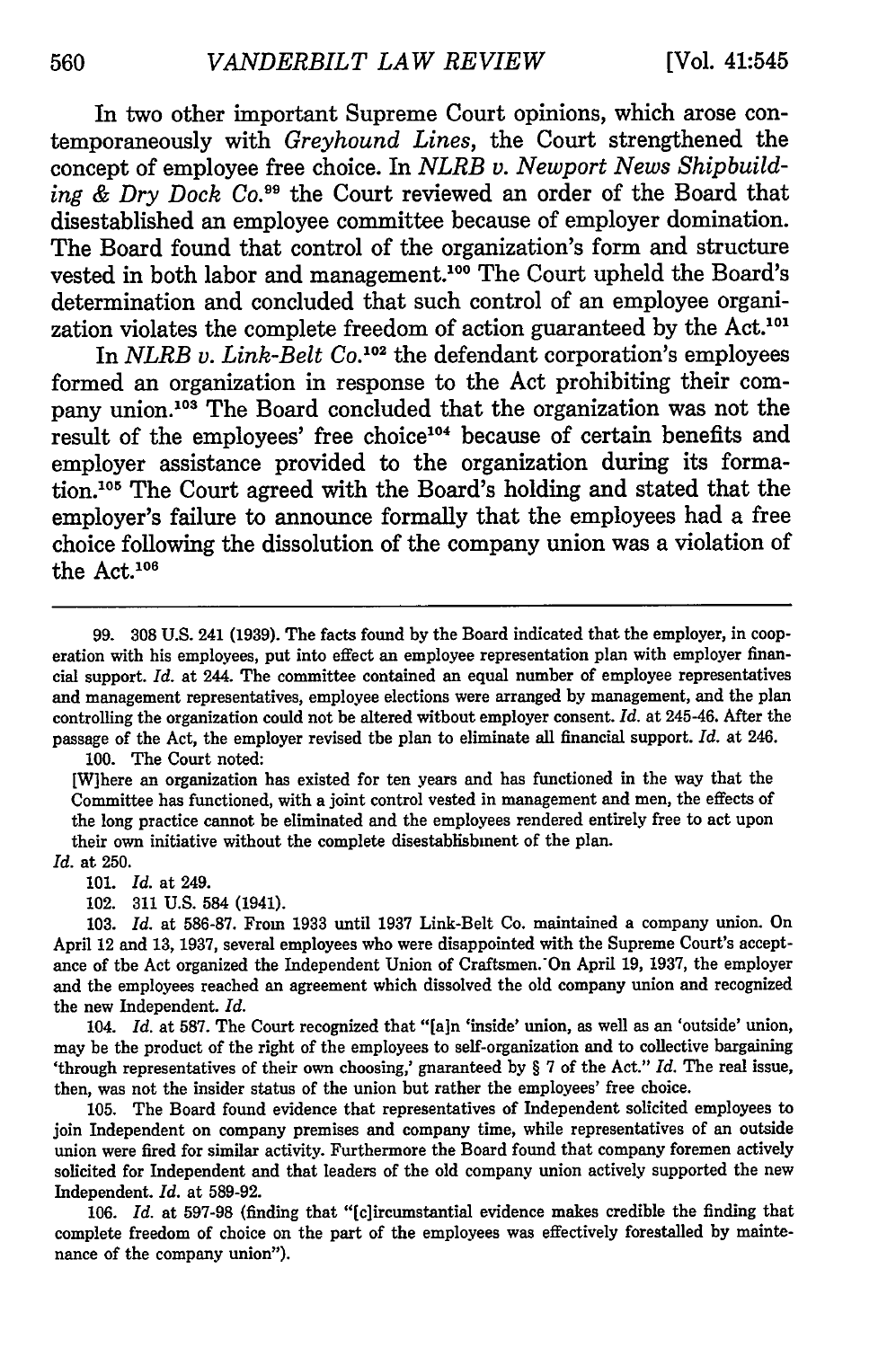The last important Supreme Court opinion in the judicial history of section 8(a)(2) is *NLRB v. Cabot Carbon Co.107 Cabot Carbon* is crucial to understanding section 8(a)(2) because of the Court's examination of the definition of "labor organization" found within section 2(5) of the Act.<sup>108</sup> The Court examined an employee committee that met with management to discuss various topics traditionally negotiated during collective bargaining. 109 The question was whether this organization, which the employer had formed and financially supported, qualified as a labor organization under section  $2(5).<sup>110</sup>$  The Board held that the committee was a labor organization under section 2(5), but the Court of Appeals reversed,<sup>111</sup> finding that the term "dealing with" as used in this section to define an organization's activities meant "bargaining with."<sup>112</sup> After reviewing the legislative history of section 2(5) and noting its reenactment without change in 1947, the Court concluded that Congress intended the phrase "dealing with" to cover more than simple bargain**ing.113** This ruling reflected the Court's assumption that the drafters of the Act intended to include employee committees within the definition of section 2(5) and thereby ensure their independence through section 8(a)(2).

## IV. **JUDICIAL** APPLICATION OF **SECTION** 8(a)(2)

Building on these early cases, judicial interpretation of potential violations of section 8(a)(2) traditionally centered on several crucial questions. The first subsection shall examine how courts that found employee committees in violation of section  $8(a)(2)$  answered these questions, while the following subsection examines factually similar cases in which the court found no violation. The criteria addressed herein are all factors in a balancing test **by** which the court decides if section 8(a)(2) prohibits a particular organization.

110. *Id.* at 204-05.

111. *Id.* at 210 (citing Cabot Carbon Co. v. NLRB, 256 F.2d 281 (5th Cir. 1958)).

112. *Id.*

**<sup>107. 360</sup> U.S. 203 (1959).**

**<sup>108.</sup>** *See supra* notes 48-54 and accompanying text.

<sup>109.</sup> *Cabot Carbon,* 360 U.S. at 207 (noting that the committee "made and discussed proposals and requests respecting many other aspects of the employee relationship, including seniority, **job** classifications, job bidding, makeup time, overtime records, time cards, a merit system, wage corrections, working schedules, holidays, vacations, sick leave, and improvement of working facilities and conditions").

<sup>113.</sup> *Id.* at 211-18. The Court first noted that in the congressional discussion the Secretary of Labor proposed an amendment to § 2(5), which the Senate rejected, that would have replaced the term "dealing" with "bargaining collectively." *Id.* at 211. The Court went on to note that "[w]ith full knowledge of the terms of § 2(5) of the original Wagner Act, and of its legislative history and judicial interpretation, Congress in the Taft-Hartley Act re-enacted the section without change." *Id.* at 212 (footnotes omitted).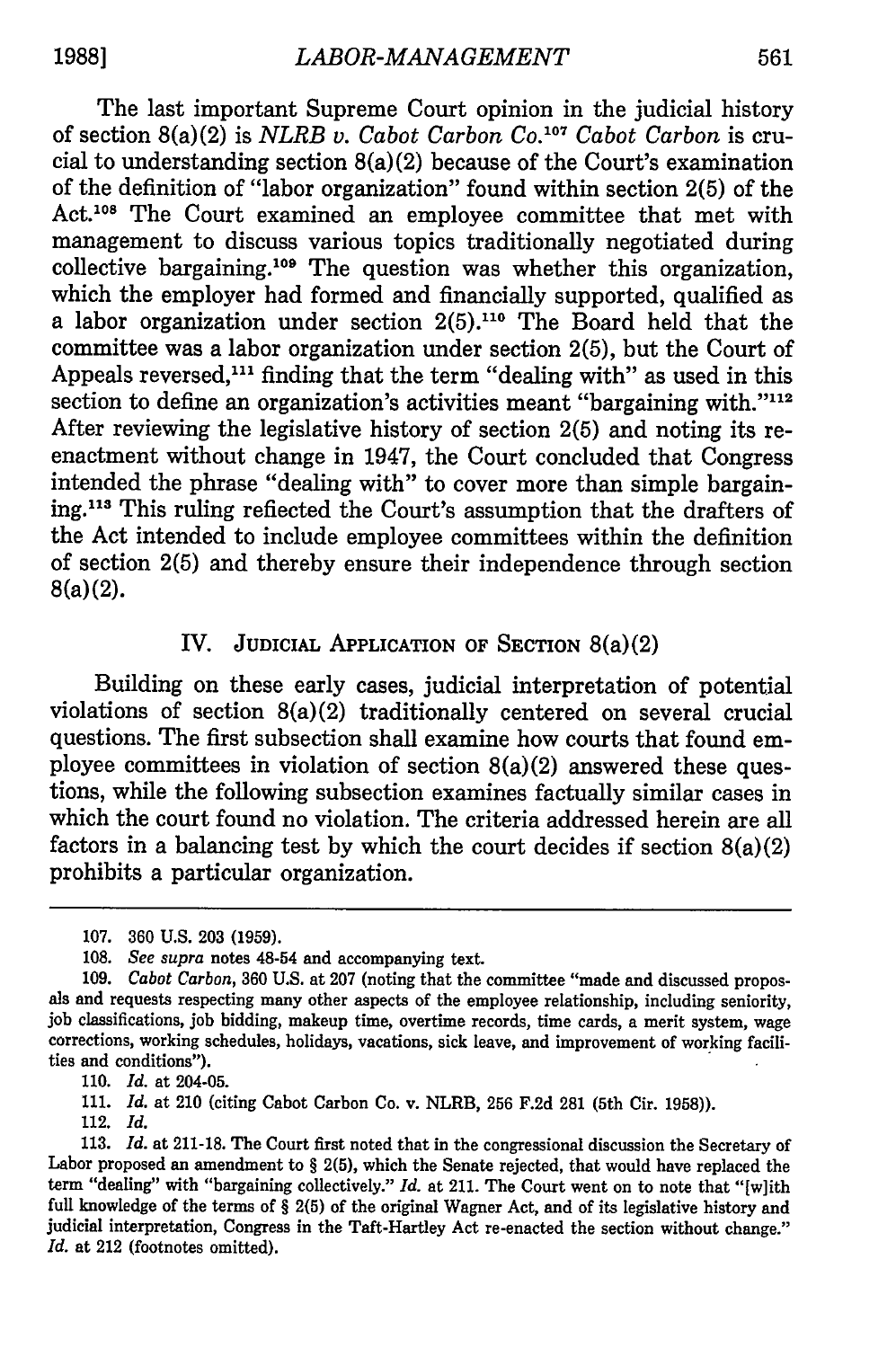# *A. Traditional Criteria of a Section 8(a)(2) Violation*

Frequently, the first question in an analysis of an employee committee is whether the committee qualifies as a labor organization under section **2(5)** of the Act. Threatened committees often unsuccessfully attempt to avoid section  $8(a)(2)$  by denying labor organization status.<sup>114</sup> Since *Cabot Carbon"15* courts have expanded the meaning of labor organization within section **2(5)16** to include any plan'17 or loosely formed<sup>118</sup> or "amorphous"<sup>119</sup> organization that discusses any of a variety of topics with the employer.<sup>120</sup> Based on judicial interpretation of section **2(5),** it would be ineffective to claim that a group is not a labor organization because it was chosen at random from the employees, $121$ lacked formal organization, constitution, or bylaws, 22 did not make **ex** press recommendations,<sup>123</sup> or served merely as a channel of communications<sup>124</sup> with the employer.

115. *See supra* notes 107-13 and accompanying text.

116. *See* Pacemaker Corp. v. NLRB, 260 F.2d 880 (7th Cir. 1958). In *Pacemaker* the court found a "loosely formed" employee organization in violation of the Act. The court concluded that the committee had no formal organization, bylaws, officers, or dues, but such findings were immaterial when evaluating § 2(5) labor organization status. *Id.* at 883.

117. *Ampex,* 442 F.2d at 84. In *Ampex* management emphasized

that the committee had no formal organization structure, that employees who were to attend a meeting were chosen at random from among groups of employees, that participation was rotated, . **.** . that there was a separate grievance procedure in which the committee was not involved, and that the matters discussed at committee meetings ranged widely beyond the subjects concerning which employees and labor ordinarily deal.

*Id.*

118. *Pacemaker,* 260 F.2d at 883.

119. *Clapper's Mfg.,* 458 F.2d at 419. In this case, the committee was inaugurated by the employer as an "oral suggestion box," and it held meetings at the company's convenience, collected no dues, and had no "semblance of formal structure." *Id.* at 418. The court held that, despite the organization's "amorphous quality," "the committee was established in part to discuss employee grievances and problems with management and did actually 'deal' with [management] in regard to a number of such issues." *Id.* at 419.

120. *See* Lawson Co. v. NLRB, 753 F.2d 471, 477 (6th Cir. 1985); NLRB v. General Shoe Corp., 192 F.2d 504 (6th Cir. 1951). In *General Shoe,* the court found that the employee committee, which was selected in an election organized and executed by management, received clerical services from management, had no authority to make final decisions, and discussed a variety of topics with management, qualified as a labor organization. *Id.* at 507.

121. *Ampex,* 442 F.2d at 84; *see supra* note 117.

122. *See supra* notes 116 & 119.

123. *Thompson Ramo,* 305 F.2d at 810 (stating that "express recommendation is not essential to 'dealing,' if discussion between respondent and the Association Board was designed to remedy grievances").

124. *Ampex,* 442 **F.2d** at 84 (committee formed to act as "suggestion box"); *see Clapper's Mfg.,* 458 **F.2d** at 418 (committee was "to serve, ostensibly, as an 'oral suggestion box' **").**

<sup>114.</sup> *See* Lawson Co. v. NLRB, 753 F.2d 471 (6th Cir. 1985); NLRB v. Clapper's Mfg., Inc., 458 F.2d 414 (3d Cir. 1972); NLRB v. Ampex Corp., 442 F.2d 82 (7th Cir. 1971); NLRB v. H & H Plastics Mfg. Co., 389 F.2d 678 (6th Cir. 1968); NLRB v. Thompson Ramo Wooldridge, Inc., 305 F.2d 807 (7th Cir. 1962).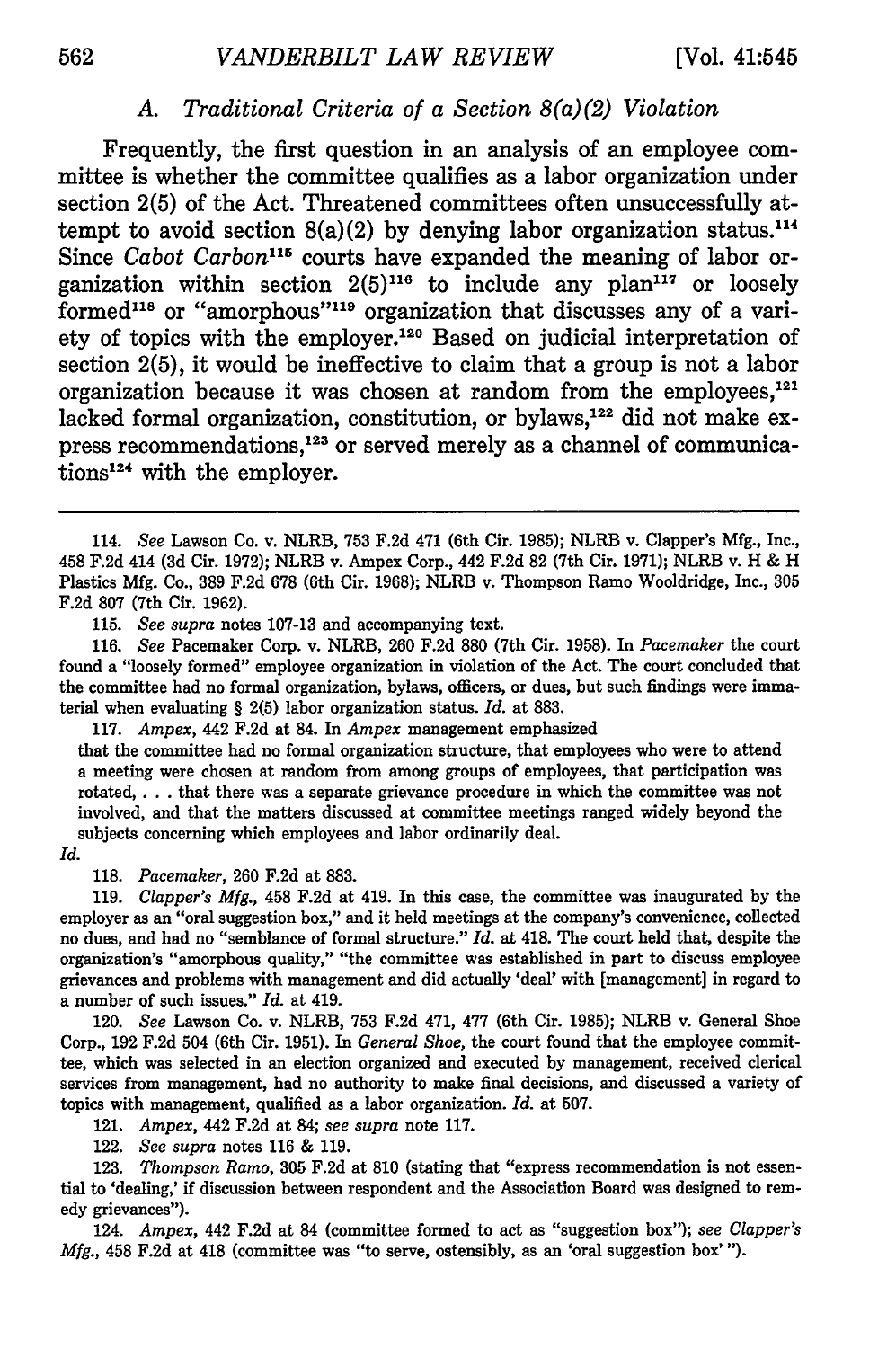Another important question in applying section  $8(a)(2)$  is whether an employee committee was formed during an outside union's organizing campaign. Legislative history indicates that a major concern of the Act's drafters was the use of the employee committee as a weapon against the outside union.<sup>125</sup> Consequently, courts consistently view the formation of such committees for the purpose of crippling an outside union's campaign as a violation of the Act.<sup>126</sup> Although in many situations the formation of a committee may have had no relation to the outside union's efforts, 127 an employee committee formed in the midst of an outside union campaign may indicate an anti-union animus, which in turn may trigger an investigation of the committee's underlying purpose. 12

**A** third important issue is the extent of the employer's involvement in the election of employee committee members. This inquiry may reveal the extent of the employer's control over the employee committee. Even though the Senate removed the term "initiate" from the language of the Act,'29 the courts' investigation of the election issue reflects a continuing concern over who initiates the organization. Employers can violate section 8(a)(2) **by** telling employees to pick representatives, <sup>130</sup>**by** preparing, circulating, and distributing ballots<sup>131</sup> produced with company supplies,<sup>132</sup> and by posting the results of the election.<sup>133</sup> Because the Act specifically refers to domination or interference with the "formation. . .of a labor organization,"<sup>134</sup> the employer's activity regarding the election process may constitute a section  $8(a)(2)$  violation in itself, though courts often view such activity as simply one factor in their

**129.** *See supra* notes **30-35** and accompanying text.

**130.** *Lawson Co.,* **753 F.2d** at 474. Lawson met with **35** to **50** sales assistants and told them to pick representatives to serve on the committee that would discuss complaints.

**131.** Classic Indus., Inc. v. NLRB, **667 F.2d 205, 206** (1st Cir. **1981).** When the outside union began to try to unionize the plant, the employer decided he preferred to work with employees. The manager had his foreman distribute ballots to workers to pick two workers to be representatives on a new employee committee. *Id.;* NLRB v. Prince Macaroni **Mfg.** Co., **329 F.2d 803, 810** (1st Cir. 1964) (finding the plant manager "responsible to cause ballots to be prepared, circulated, counted, and to have results posted").

**132.** NLRB v. Sharples Chems., **209 F.2d** 645, 648 (6th Cir. 1954).

134. *See* **S. 1958,** *supra* note 4, *reprinted in* 2 NLRA **HIST.,** *supra* note 4, at **3273.**

**<sup>125.</sup>** *See supra* notes **80-82** and accompanying text.

**<sup>126.</sup>** *See, e.g.,* Classic Indus., Inc. v. NLRB, **667 F.2d 205** (1st Cir. **1981);** NLRB v. Fremont **Mfg.** Co., **558 F.2d 889** (8th Cir. **1977);** NLRB v. Grand Foundries, Inc., **362 F.2d 702** (8th Cir. **1966);** NLRB v. Stow **Mfg.** Co., **217 F.2d 900 (2d** Cir. 1954).

**<sup>127.</sup>** *See, e.g.,* Pacemaker Corp. v. NLRB, **260 F.2d 880** (7th Cir. **1958);** NLRB v. H **&** H Plastics **Mfg.** Co., **389 F.2d 678, 679** (6th Cir. **1968)** (employee committee formed in June 1964 while union campaign did not begin until April **1965).**

**<sup>128.</sup>** *See, e.g.,* NLRB v. H **&** H Plastics **Mfg.** Co., **389 F.2d 678** (6th Cir. **1968)** (finding antiunion bias indicative of violation); Modern Plastics Corp. v. NLRB, **379 F.2d** 201 (6th Cir. **1967)** (finding no violation because no anti-union bias).

**<sup>133.</sup>** *Prince Macaroni,* **329 F.2d** at **810;** *see supra* note **131.**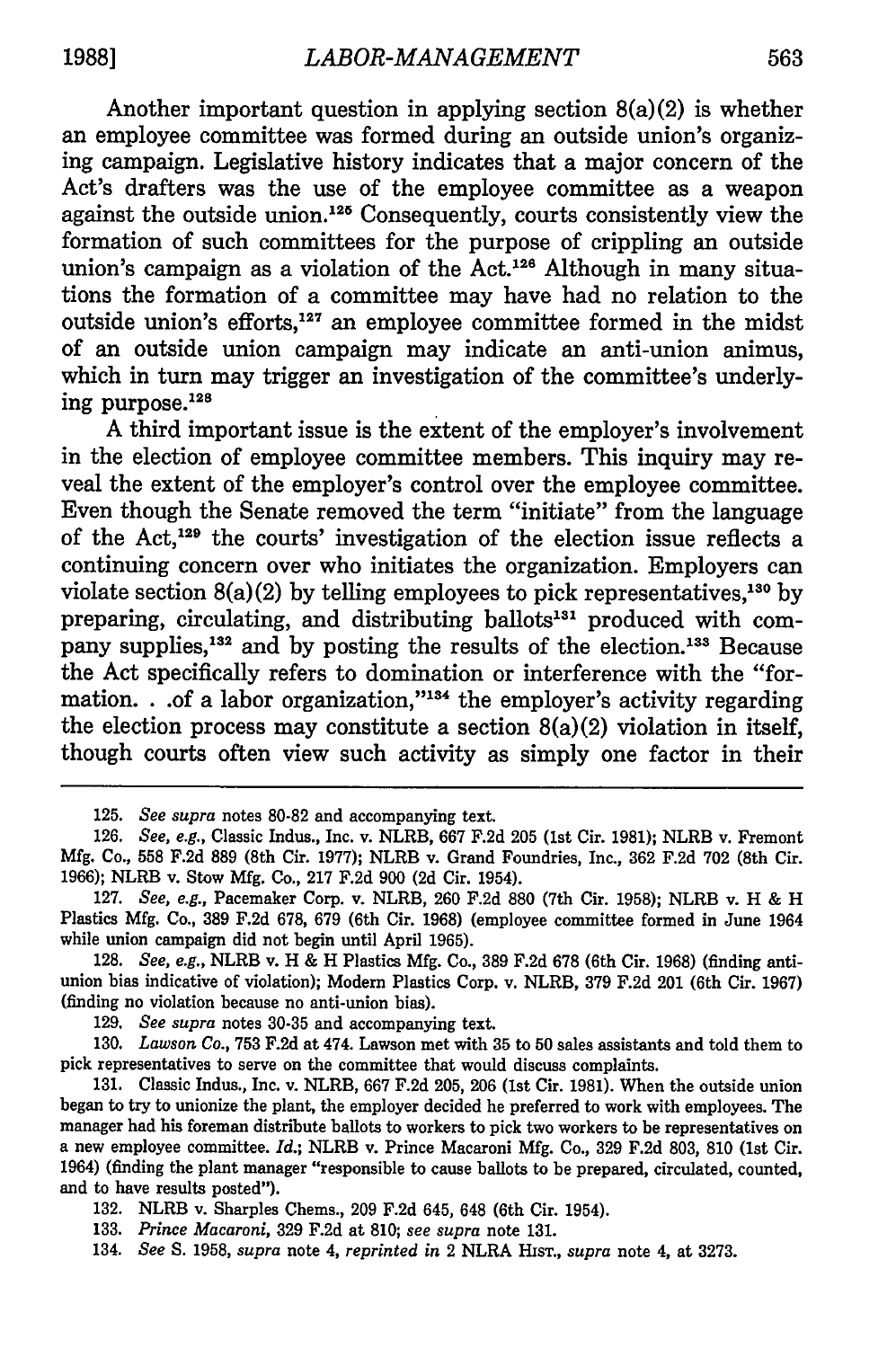overall analysis.<sup>135</sup>

**A** fourth factor involves the circumstances surrounding the employee committee's meetings with the employer. **A** court may ask whether management called or scheduled the meeting,<sup>136</sup> whether management representatives conducted the meeting,<sup>137</sup> whether high-level management personnel attended the meeting,<sup>138</sup> whether management took and posted the minutes of the meeting,<sup>139</sup> and whether the employee committee had an opportunity to meet outside the employer's presence.<sup>140</sup> A court also may inquire into whether the material discussed'4' at the meeting placed the employee committee within the confines of section **2(5).42** Furthermore, courts generally consider whether an employee, in meeting with the employer and discussing issues deter-

389 F.2d at 680.

136. *See, e.g., Pacemaker,* 260 F.2d at 883 (finding that "the [c]ompany determined the number of employees to serve on committee, and the manner of their selection. **. .** the time, date and place of meetings and paid the employees for attending").

137. *See, e.g., Grand Foundries,* 362 F.2d at 709 (holding that the "[shop] Committee was put into effect and promulgated by management, under the aegis of management, [and] utiliz[ed] company space and time, with a management representative actively moderating the meetings"); *Prince Macaroni,* 329 F.2d at 810 (finding that the employer "conduct[ed], at its own expense, the election of members of the Committee").

138. *See, e.g., Clapper's Mfg.,* 458 F.2d at 418 (finding that "[m]eetings were held at the company's convenience, on its premises, and never in the absence of management"); *see also* Clas*sic Indus.,* 667 F.2d at 207 (finding that the "[v]ice-president was present at every meeting, and [that] he opened, closed and guided the discussion at most, if not all of them").

139. *See, e.g., Prince Macaroni,* 329 F.2d at 810 (finding that "[m]inutes of the Committee meetings [were] made by the personnel director,. **. .** typed at [the employer's] expense and posted on [the employer's] door"); *Sharples Chems.,* 209 F.2d at 647.

140. *See, e.g.,* NLRB v. Reed Rolled Thread Die Co., 432 F.2d 70 (1st Cir. 1970) (stating that the "record reveals evidence of a bland unilateralism in accomplishing management objectives").

141. *Thompson Ramo,* 305 F.2d at 810 (focusing on "discussion between respondent and the Association [that] was designed to remedy grievances"); *Pacemaker,* 260 F.2d at 883 (looking into "dealing[s] with company concerning grievances, wages and conditions of work"); *Sharpies Chems.,* 209 F.2d at 647-48 (finding that a "wide variety of subjects were discussed. **. .** includ[ing] **...** pay, work schedules, overtime, pension plans and hospitalization insurance"); *General Shoe,* 192 F.2d at 504 (observing that "committees deal with the [r]espondent concerning grievances, wages, hours of work, and conditions of employment").

142. Section 2(5) defines a labor organization as one that deals with employers "concerning grievances, labor disputes, wages, rates of pay, hours of employment, or condition of work." S. 1958, *supra* note 4, *reprinted in* 2 NLRA **HIST.,** *supra* note 4, at 3271.

<sup>135.</sup> In NLRB v. H & H Plastics Manufacturing, the court listed the following factors as relevant to the question of management domination:

lack of any written governing instrument and lack of any independent means of financial support. . **.,** meetings **. . .** on company property, the attendance at these meetings of high management representatives, the taking and distribution of minutes by a management official, the fact that meetings could be called by a management official, the fact that employees were paid for the time spent at meetings, management participation in elections, management preparation and distribution of ballots, management determination of employee electoral units, management determination of time of election, ... absence of independent legal advice **...**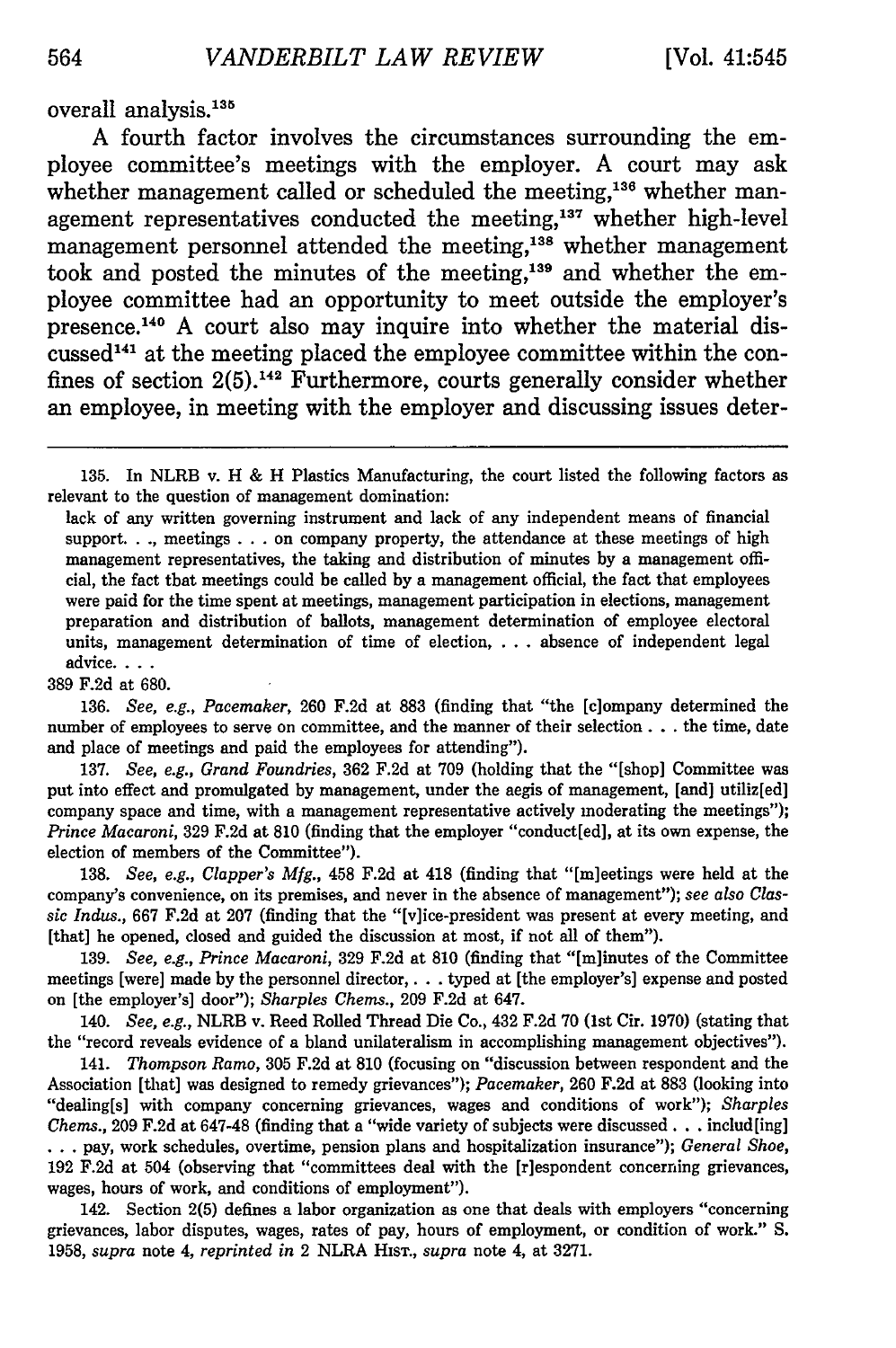minative of the employment relationship, can exhibit the same degree of independence necessary for arm's length negotiation.<sup>143</sup>

A fifth question in assessing a potential violation of section  $8(a)(2)$ is whether the employer provides financial support to the organization. 144 Financial support of an employee committee ranges from direct financial subsidies to paying employees regular wages, or a special salary, for the time spent in meetings with the employer.<sup>145</sup> Courts question the ability of an employee to bargain as an equal with the party who pays his salary.<sup>146</sup> A majority of employee committees violate the language of the Act, at least technically, because most employee committees function without independent financial resources.<sup>147</sup> Although an employee may feel no compulsion to yield to an employer because the employer is paying the employee for time spent at a meeting, several courts, by broadly reading the Act, show distrust of any form of financial support. <sup>48</sup>

The final element in assessing whether a section  $8(a)(2)$  violation exists is an evaluation of the actual structure of the employee committee. The Act itself does not demand any certain structure, but courts often believe that an unstructured organization is easily subject to management control. 49 Most employee committees that violate the Act lack

146. As one court has noted:

Collective bargaining becomes a delusion and a snare if the employer, either directly or indirectly, is to sit on both sides of the bargaining table; and, with the great advantage that he holds as the master of pay and promotions, he will be on both sides of the table if he is allowed to take any part whatever in the choice of bargaining representatives **by** the employees.

NLRB v. Stow **Mfg.** Co., **217 F.2d 900,** 904 **(2d** Cir. 1954) (citing American Enka Corp. v. NLRB, **119 F.2d 60, 62-63** (4th Cir. 1941)).

147.. *See, e.g., Pacemaker,* **260 F.2d** at **883;** *General Shoe,* **192 F.2d** at **506;** *see also Clapper's Mfg.,* 458 **F.2d** at 418; *Reed Rolled,* 432 **F.2d** at **71.**

148. *See* Annotation, *What Constitutes "Financial or Other Support" Within § 8(a)(2) Making Such Support of a Union an Unfair Labor Practice,* 10 A.L.R.3d 853, 861 (1966).

149. *See Grand Foundries,* 362 F.2d at 709 (observing that "[t]he employees had no meetings discussing the advisability or the desire for such an organization, and they actually played no part as a group in originating and organizing this Committee as a representative bargaining unit for employees **. .** .[this Committee] certainly was not set up to and was not so constituted as to further free and unfettered discussion and consideration of employees' rights as envisioned by the Act"); *see also Classic Indus.,* 667 F.2d at 207; *Reed Rolled,* 432 F.2d at 71.

<sup>143.</sup> *See Lawson,* 753 F.2d at 477 (asserting that "[tihe ultimate question with respect to unlawful domination or interference is whether the employer has been able to 'induce adherence of employees to the [labor organization] in the mistaken belief it was truly representative and afforded an agency for collective bargaining' "); *Reed Rolled,* 432 **F.2d** at **70** (holding that the "Board could properly conclude that such a picture was one of subtle domination rather than of arm's length, vigorous give-and-take bargaining between two self-reliant groups").

<sup>144.</sup> Financial support prohibition comes directly from § 8(a)(2) language. *See supra* note **29** and accompanying text.

<sup>145.</sup> *See Pacemaker,* **260 F.2d** at **883;** *Sharples Chems.,* **209 F.2d** at 648; *General Shoe,* **192 F.2d** at 506.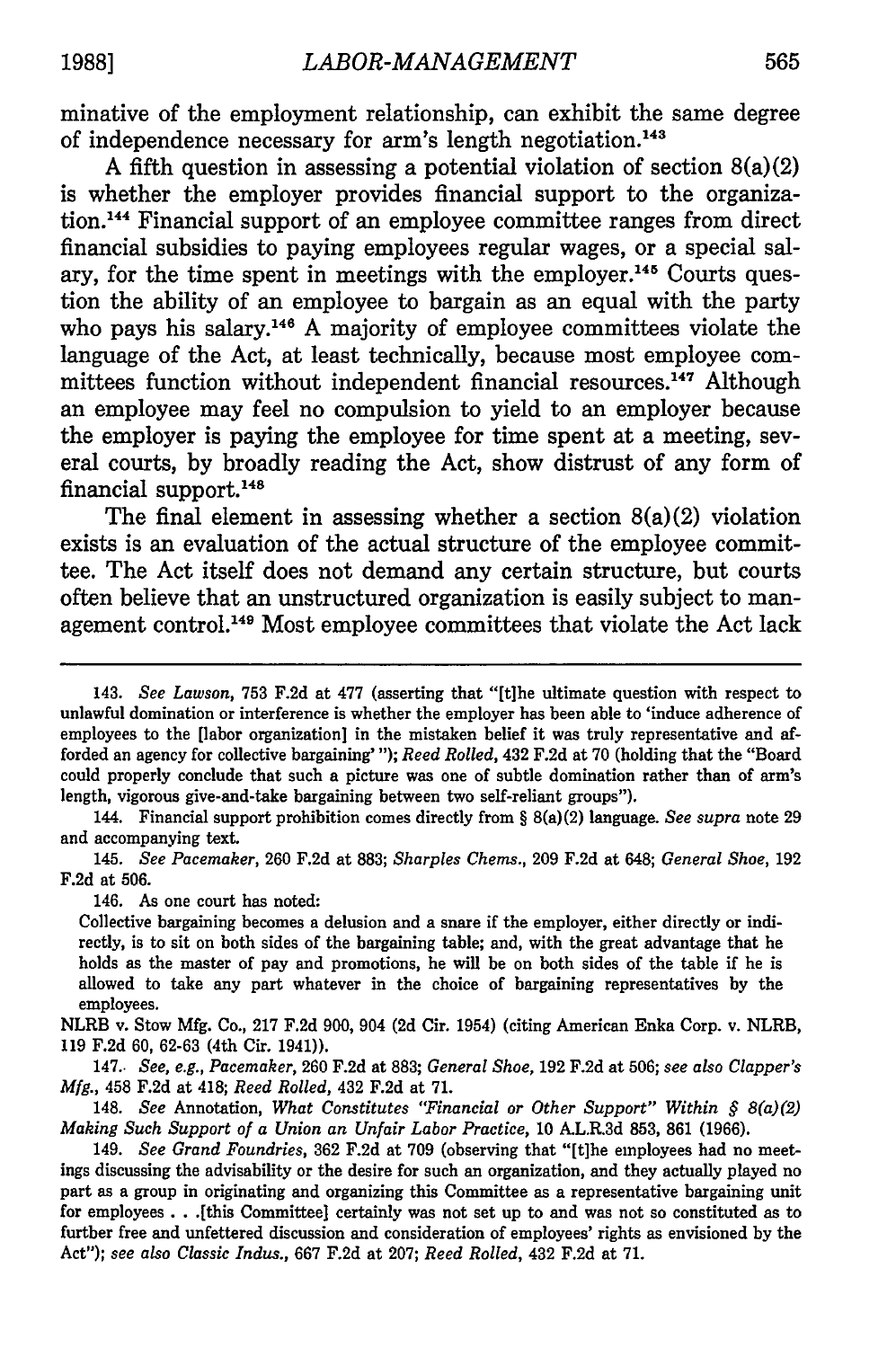a formal written constitution or bylaws.<sup>150</sup> Besides examining what structure exists, courts generally examine who devised or created this structure.151 An employee committee that has a formal structure may be more susceptible to employer control than an unstructured group because the structure may be provided by or for the employer.152

The criteria explained in this subsection compose the primary elements of a balancing equation. A court, using this traditional approach, may assign any value to the various criteria to determine whether an employee committee violates that court's interpretation of section 8(a)(2). No single element in the analysis is generally considered the most crucial. In most cases brought under section 8(a)(2), an individual criterion does not establish a violation. Instead, the combination of factors in the context of the particular industry and employment relationship may indicate a problem. The elements that compose this general analysis represent recurring elements examined by numerous courts that have attempted to define the difficult terms "support" and "domination." This analysis, however, does not provide the answer to whether a committee should be dissolved. Rather, it merely presents questions that should be asked in the overall balancing. Indeed, mechanical application of this criteria analysis has invalidated various beneficial programs that violate section  $8(a)(2)$  only in a technical sense.<sup>153</sup>

# *B. Employee Free Choice Supplanting Section 8(a)(2) Criteria*

Although courts frequently find an employee committee in violation of section 8(a)(2), judicial condemnation has not been universal. Aside from the cases that fail simply for lack of a factual basis or lack of section  $2(5)$  organization status,<sup>154</sup> several courts have found no viola-

150. *See, e.g., Ampex,* 442 F.2d at 84; *Pacemaker,* 260 F.2d at 883; *see also Clapper's Mfg.,* 458 F.2d at 418.

- 152. *See Fremont,* 558 F.2d at 891.
- 153. *See supra* notes 72-73 and accompanying text.

154. *See* Hotpoint Co. v. NLRB, 289 F.2d 683 (7th Cir. 1961). The Board reviewed an employee committee and found the committee in violation of the Act because of employer domination. The Board contended that the "Council is 'fettered' in its powers to 'follow through' on its recommendations", that the company could eliminate councilmen by reorganizing, and that amendments to council by-laws required company approval. *Id.* at 685-86. The court found no merit in the Board's contentions; *see also* NLRB v. Newman-Green, Inc., 401 F.2d 1 (7th Cir. 1968); NLRB v. Magic Slacks, Inc., 314 F.2d 844 (7th Cir. 1963) (overturning the Board's finding that an employee committee which met on employee time without management's presence, and which was overwhelmingly supported by employees, violated the Act). "There is nothing of substance to show invidious motivation on Newman-Green's part, or a result which affected the selforganization right of the employee **...** employees supervised the election, counted the ballots, and

<sup>151.</sup> *See* NLRB v. Fremont Mfg. Co., 558 F.2d 889, 891 (8th Cir. 1977) (finding that the employer created a "Progress Team, which consisted of two employees, elected in a companyconducted election, who were to bring employee complaints to the employer"); *Grand Foundries,* **362** F.2d at 709; *see also Classic Indus.,* 667 F.2d at 206.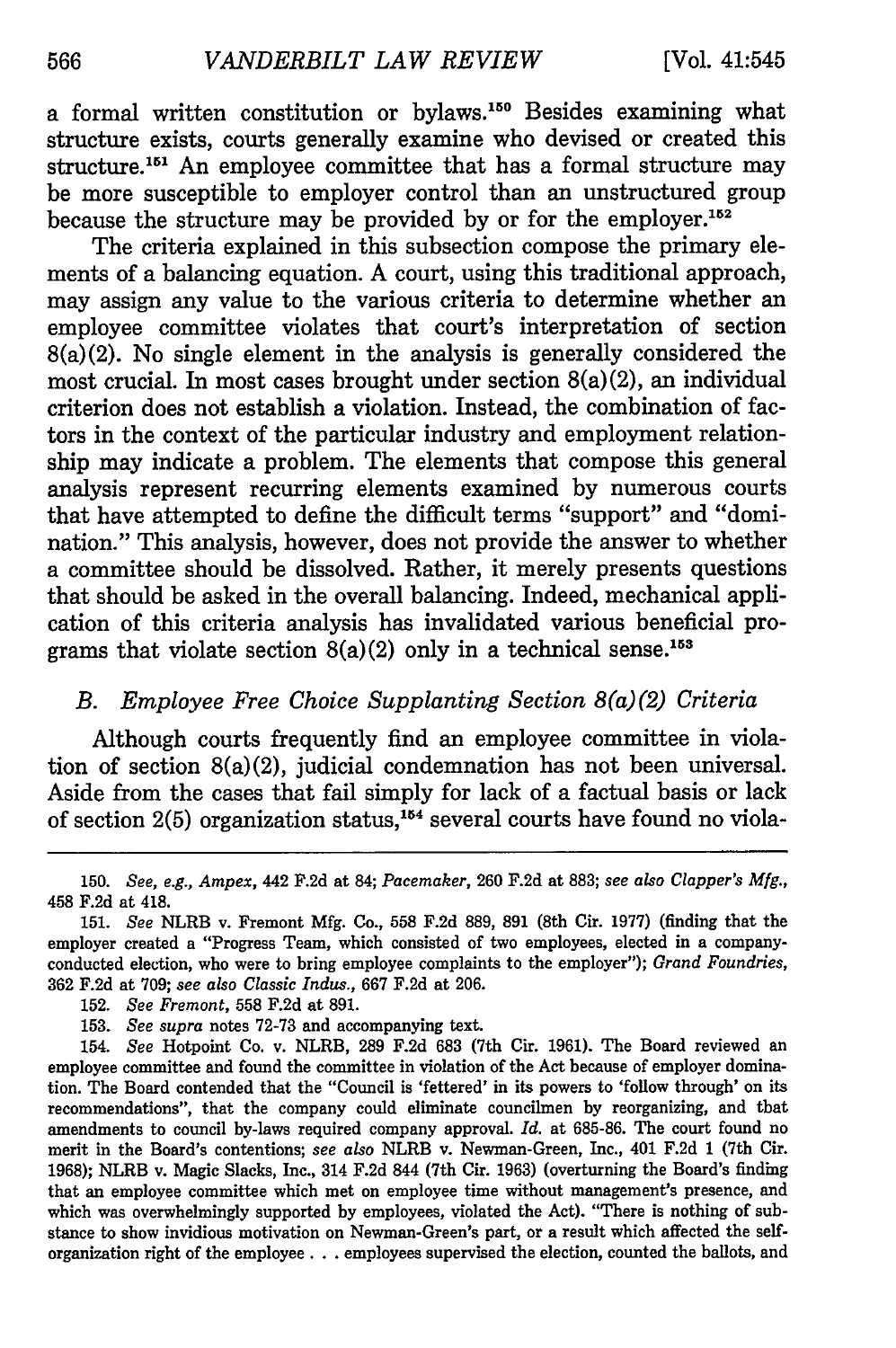tion based on the concept of employee freedom of choice. Courts have expanded the theory of employee freedom of choice<sup>155</sup> beyond the drafters' conception 156 to allow employees to choose a labor organization that may or may not satisfy some of the traditional criteria applied to section 8(a)(2). Along with an expansion of the concept of freedom of choice, several courts have realized that cooperation is not necessarily equivalent to domination or interference.<sup>157</sup> Acceptance of freedom of choice and the concept of the distinct nature of cooperation has not been universal, but acceptance by several influential circuits indicates a promising future for cooperative efforts under section 8(a)(2).

# 1. Early Recognition of the Acceptability of Freely Chosen Cooperative Efforts

Some of the early cases that recognized the acceptability of cooperation concentrated on the distinction between the terms "domination," or "interference," and "cooperation."<sup>158</sup> One of the most frequently noted cases drawing this distinction was *Chicago Rawhide Manufacturing Co. v. NLRB. 159 In Chicago Rawhide* the Seventh Circuit found that an employee committee did not violate the Act because the evidence showed no actual domination, only potential domination.<sup>160</sup> To the court, the term "support," which the court equated with domination and interference, implied some degree of control, while "cooperation" implied assistance given to the employees in carrying out their independent goals. 16' In reaching a conclusion that promoted cooperation, the court partially misconstrued the purpose of the Act as the promotion of cooperation between management and labor<sup>162</sup> rather than the drafters'

159. 221 F.2d 165 (7th Cir. 1955). The court noted that "[a]llowing the use of Company property, and even time, for employee meetings is not in itself an unfair labor practice **....** We are not going to permit the destruction of a happy and cooperative employer-employee relationship when there is absolutely no evidence to support a finding of unfair labor practice." *Id.* at **170.**

**160.** *Id.* at **167-68** (asserting that the employment relationship "itself offers many possibilities for domination **...** but *actual domination* must be shown before a violation is established" (emphasis in original)).

**161.** *Id.* at **167.**

**162.** The court reasoned that **"[i]f** this line between cooperation and support is not recognized, the employer's fear of accusations of domination may defeat the principal purpose of the

determined the winners without any interference from management." *Newman-Green, Inc.,* 401 F.2d at 5. The court concluded that the evidence did not support an inference that Newman-Green interfered with employee free choice. *Id.* at 5-6.

<sup>155.</sup> *See supra* notes 84-86 and accompanying text.

<sup>156.</sup> *See supra* note 80 and accompanying text.

<sup>157.</sup> *See infra* notes 158-63 and accompanying text.

<sup>158.</sup> *See, e.g.,* Coppus Eng'g Corp. v. NLRB, 240 F.2d 564, 573 (1st Cir. 1957) (holding that the use of company property and time for committee meetings "shows no more than cooperation by petitioner and a possibility of company control [which] does not constitute substantial evidence of support or domination").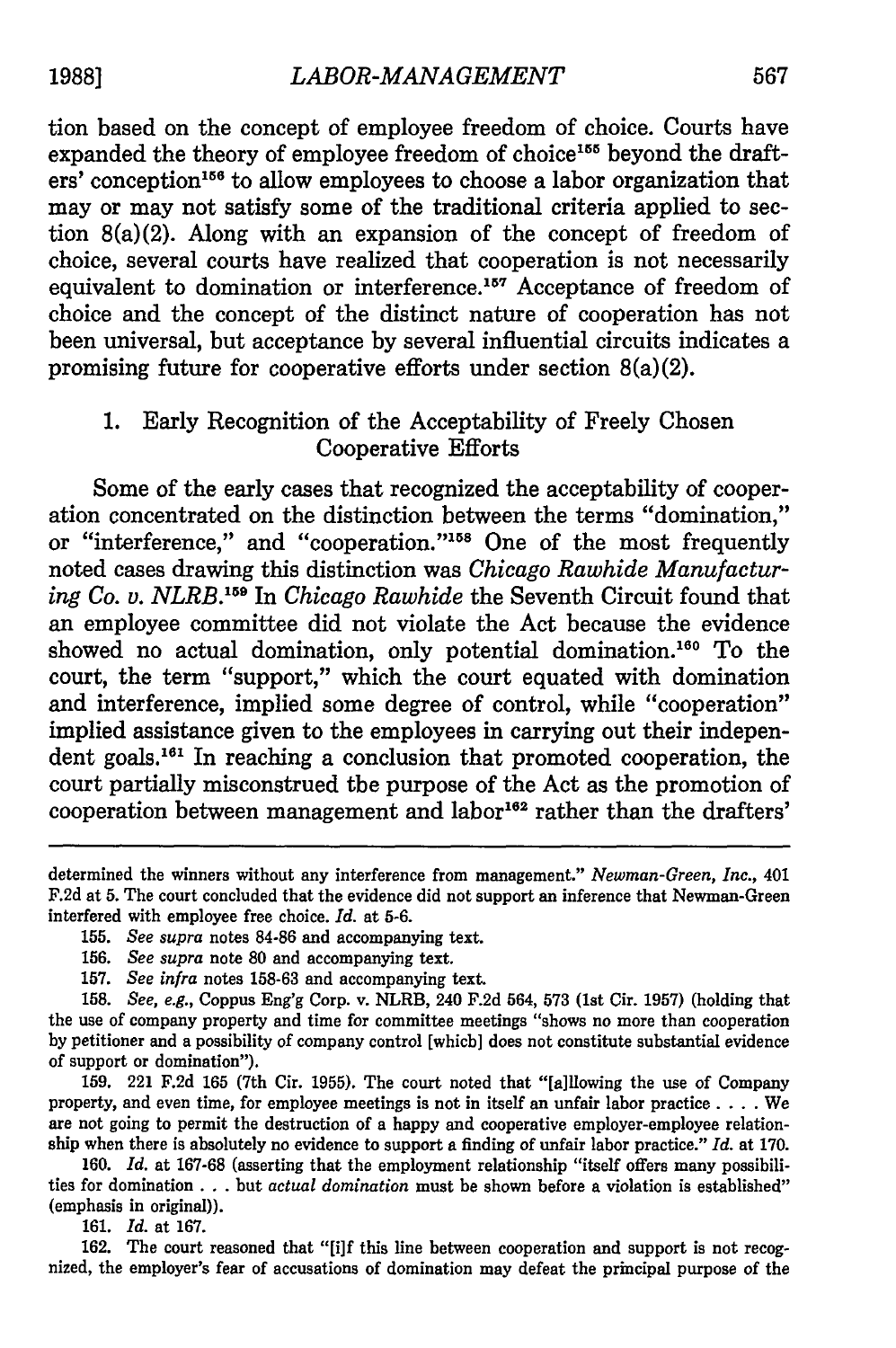conception of cooperation among labor itself.16

General judicial acceptance of employee committees has come slowly. The first associations to rebut successfully section  $8(a)(2)$  challenges were independent unions that had very little employer contact.<sup>164</sup> In addition, these early cases emphasized the concept of employee freedom of choice. For example, in *NLRB v. Wemyss*<sup>165</sup> the court asked whether the independent union was freely chosen by the employees."<sup>166</sup> The court reasoned that the issue of domination depended on the subjective state of mind of the employee.<sup>167</sup> The court allowed this independent union to continue because the employees were free to choose the union and the employer's assistance in its formation was minimal.<sup>168</sup> Another early case rejecting a section  $8(a)(2)$  challenge to an independent union was *NLRB v. Valentine Sugars, Inc.*<sup>169</sup> Examining the historical setting surrounding the drafting of the Act in **1935,** the court stated that, although the Act evolved during a period of virtual class war between employer and employee, $170$  the Act did not prohibit the employer from making courteous or friendly gestures. $171$  The court concluded that because the employees chose the independent union to re-

Act, which is cooperation between management and labor." *Id. See* NLRB v. Post Publishing Co., 311 F.2d 565, 569 (7th Cir. 1962) (supporting the "pattern of friendly and courteous cooperation, or even generous action, of the sort [that] brings about the end result in labor-management relations sought by the underlying philosophy motivating the National Labor Relations Act").

163. *See supra* note **80** and accompanying text.

164. *See, e.g., Post Publishing,* 311 F.2d at 569; Wayside Press, Inc. v. NLRB, 206 F.2d 862 (9th Cir. 1953). In *Wayside Press,* employees used a company printing press to prepare ballots for a vote on whether to reactivate an independent company union, at a meeting held on company time. The court found no violation of the Act in "the employer's affirmative urging of the employees to exercise their rights under the Act to organize an independent union," noting that "[a]cquiescence or approval are not what the Act contemplates when it uses strong words such as 'interfere,' 'restrain,' 'coerce,' and 'dominate'...." *Id.* at 866.

165. 212 F.2d 465 (9th Cir. 1954).

166. *Id.* at 471.

167. *Id.* (stating that the question is whether the organization was the result of employees' free choice, "in their own interests, and without regard to the desires of their employer, or whether the employees formed and supported the organization, rather than some other, because they knew their employer desired it and feared the consequences if they did not").

168. *Id.* The employer provided the independent union with facilities and opportunities to contact the employees that he did not provide to the outside union.

169. 211 F.2d 317 (5th Cir. 1954).

170. *Id.* at 320 (contrasting the view "prevalent in some quarters **...** that a class war, with employees on one side and employers on the other, was not only irrepressible but desirable, and that the proper, . **.** . normal relation and attitude of each to the other should be **...** one of suspicion, distrust and even hatred" with the idea that the Act was designed "to assuage such feelings and change such relations").

171. *Id.* at 320-21 (commenting that the purpose of § 8(a)(2) is to prevent employers from "pretending to permit their employees to join or form an organization to represent them in collective bargaining, while. **. .** actually forming the organization or taking it over themselves, with the result that they would have representation on both sides of the table, indeed would be dealing with themselves").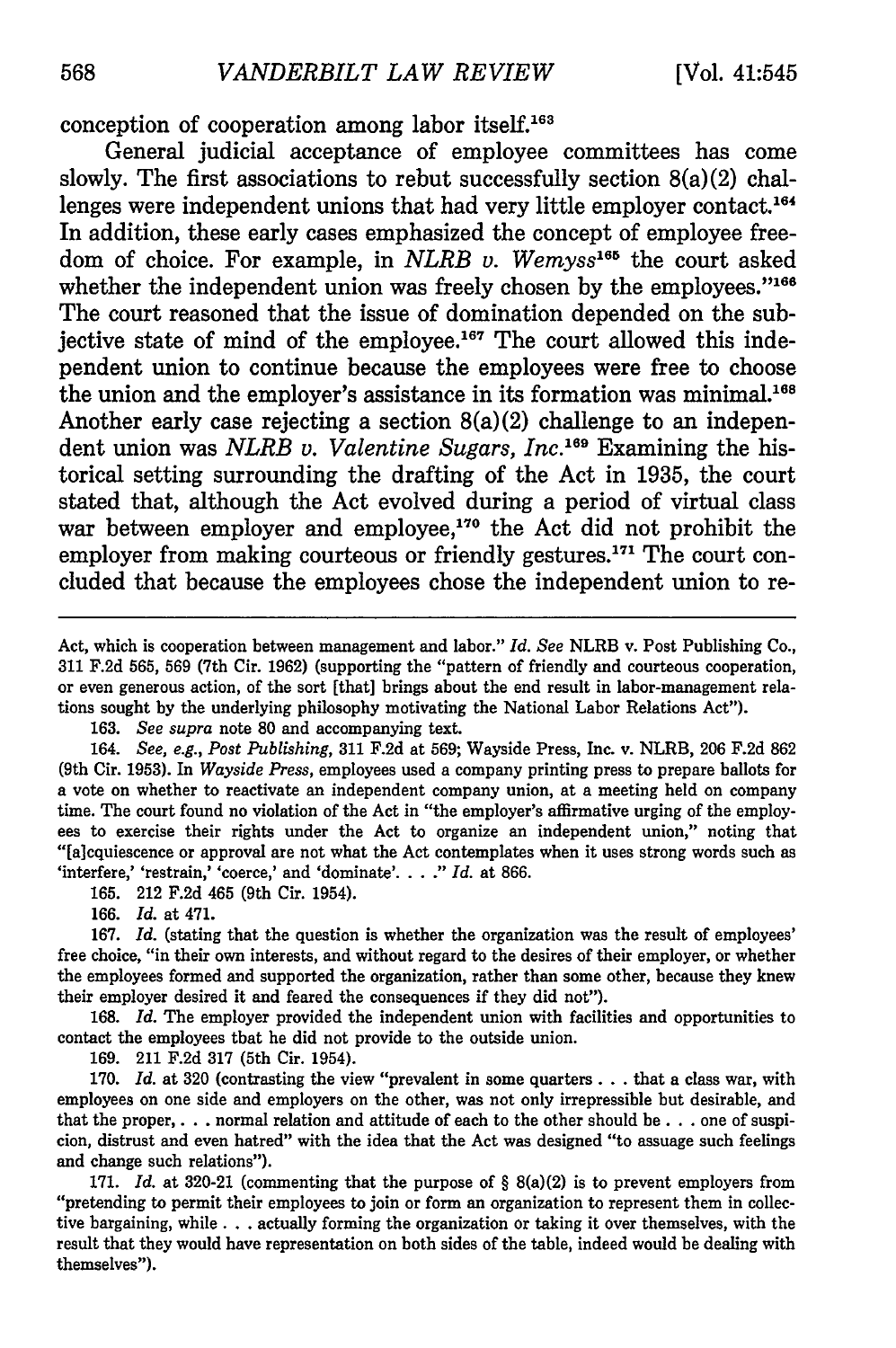present them, generous actions would not trigger a violation of section  $8(a)(2)$  <sup>172</sup>  $8(a)(2).$ <sup>172</sup>

2. Expansion of the Free Choice Analysis to Employee Committees

The early Supreme Court cases involving section 8(a)(2), which showed a degree of deference to the broad concepts of freedom and cooperation, <sup>17</sup> 3 opened the door to an expansive application of the concept of employee freedom of choice to employee committees. In *Hertzka & Knowles v. NLRB*<sup>174</sup> the Ninth Circuit reviewed a Board decision which found an employee committee that met on employer time and property with employer representatives to be a violation of the  $Act.<sup>175</sup>$  The court stated that the facilitation of employee free choice was central to the Act<sup>176</sup> but acknowledged that under a literal reading of section  $8(a)(2)$ , any manner of cooperation would violate the Act.<sup>177</sup> The court, relying in part on the *Wemyss* decision, stated that such a "myopic view" of the section would inhibit the Act's objective of establishing the employees' chosen system.<sup>178</sup> The court concluded that to condemn the employee committee would signify acceptance of a purely adversarial model and disestablish a freely chosen cooperative arrangement.<sup>179</sup>

The First Circuit in *NLRB v. Northeastern University"0* applied a similar approach to the Ninth Circuit's in *Hertzka & Knowles.* In *Northeastern University* the court examined a challenge to an employee committee that had no formal membership, no dues, no mass meetings, and whose members needed management's approval to participate.<sup>181</sup> Concentrating on the "subjective realities" and not the "objective potentialities" of domination of employee will, the court stated that judicial precedent indicated some room for labor-management co-

177. *Id.* at 630.

178. *Id.* The court quoted the *Wemyss* case in which the court had earlier asked "whether the organization exists as a result of a choice freely made **by** the employees, in their own interests, and without regard to the desires of their employer." *Id.* at **630** (citing *Wemyss,* 212 **F.2d** at 471).

**179.** *Id.* at **631** (stating that "[w]here a cooperative arrangement reflects a choice freely arrived at and where the organization is capable of being a meaningful avenue for the expression of employee wishes, we find it unobjectionable under the Act").

**180. 601 F.2d 1208** (1st Cir. **1979).**

**181.** *Id.* at 1212. The employee committee was composed of **15** employees, selected **by** category of staff worker, whose purpose was to exchange information with management relating to staff problems. The committee met with management during lunch breaks, in a room provided **by** management, to discuss terms and conditions of employment. *Id.* at 1211-12.

<sup>172.</sup> *Id.* at 323.

<sup>173.</sup> *See supra* notes 94-113 and accompanying text.

<sup>174. 503</sup> F.2d 625 (9th Cir. 1974).

<sup>175.</sup> *Id.* at 627. The employee committee was formed as a result of an outside union's failure to reach an agreement with the employer. Both employer and employees participated at the meeting in which the committee plan evolved. *Id.* at 626.

<sup>176.</sup> *Id.* at 629.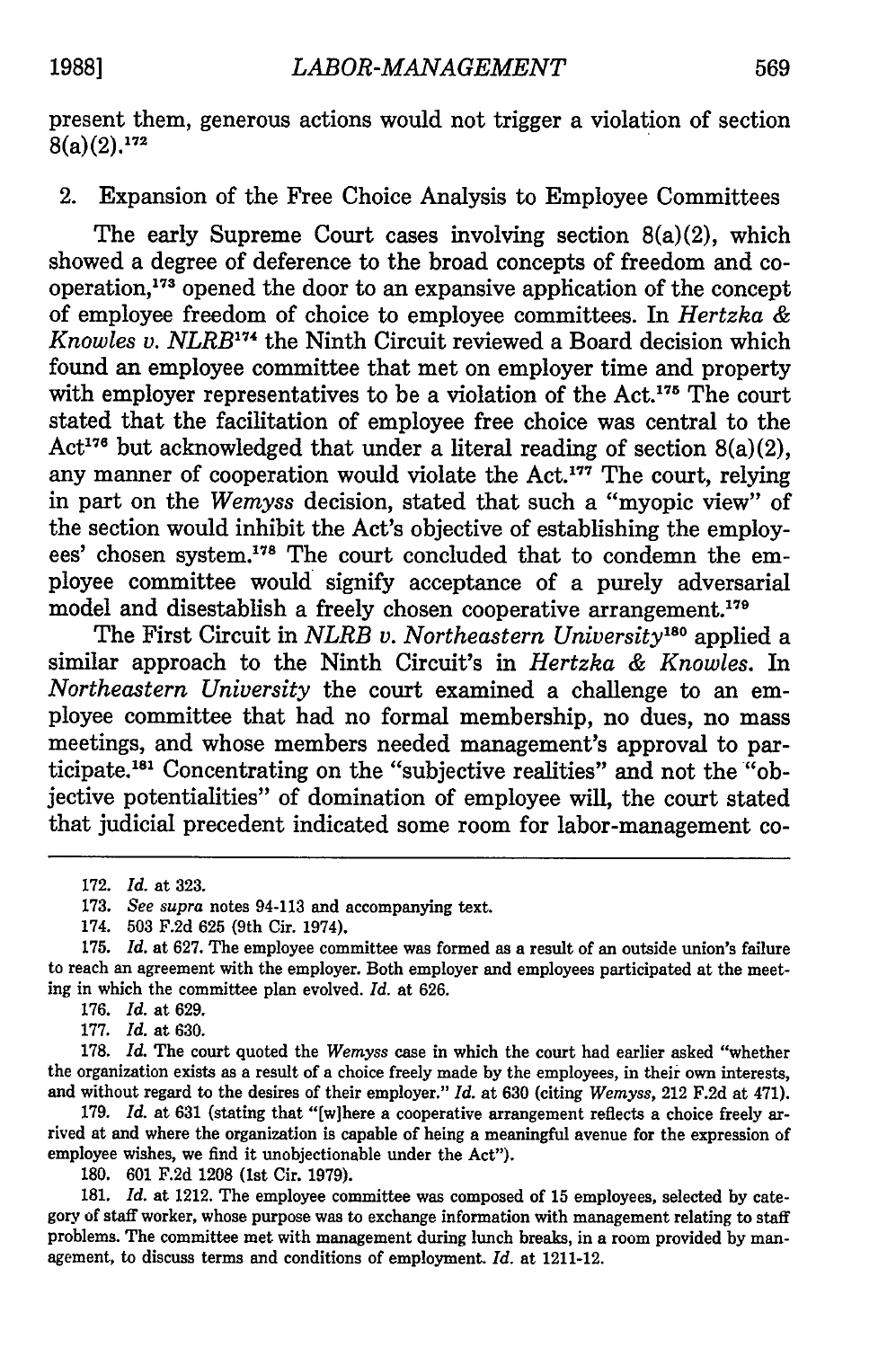operation short of domination.'82 According to the court, changing conditions in labor and management relations supported the argument for "cooperative employer-employee arrangements as alternatives to the traditional adversary model."<sup>183</sup> Thus, minor participation by management in employee committees was acceptable as long as the committee represented the employees' free choice.184

## 3. The Sixth Circuit Approach

While several jurisdictions slowly have accepted labor-management cooperation by relaxing the strict criteria applied to section  $8(a)(2)$ , the Sixth Circuit has established itself as a leader in adopting cooperative efforts. The Sixth Circuit cases, which include *Modern Plastics Corp. v.* MLRB,<sup>185</sup> Federal-Mogul Corp. v. NLRB,<sup>186</sup> NLRB v. Streamway Divi*sion of the Scott & Fetzer Co.,187* and *NLRB v. Homemaker Shops,* Inc.,<sup>188</sup> are some of the most influential cases in the field of labor-management relations. These cases expound a forward, modern view that is consistent with current trends in employee-employer relations.

In 1967 the Sixth Circuit showed signs of accepting employee-employer cooperation in *Modern Plastics Corp. v. NLRB*<sup>189</sup> in which the court reviewed a finding of the Board that an employee committee with no constitution, bylaws, or dues, whose members received their regular salary for meetings with the employer, and who met to discuss grievances with the employer was in violation of the Act.190 Evaluating the traditional criteria applied to potential section 8(a)(2) violations from the subjective standpoint of the employee, $191$  the court found that the committee was the choice of the employees and that to suppress such an organization when the employees were not complaining would be a mistake.<sup>192</sup> The court concluded that the Act's purpose of encouraging

- 185. 379 F.2d 201 (6th Cir. 1967).
- 186. 394 F.2d **915** (6th Cir. 1968).
- 187. 691 F.2d 288 (6th Cir. 1982).
- 188. 724 F.2d 535 (6th Cir. 1984).
- 189. 379 F.2d 201 (6th Cir. 1967).
- 190. *Id.* at 202-03.
- 191. *Id.* at 204.

<sup>182.</sup> *Id.* at 1213-14.

<sup>183.</sup> *Id.* at 1214.

<sup>184.</sup> *Id.* at 1215 (observing that "even formal management minority participation on a shop committee" is not necessarily illegal "so long as such representation reflects the employees' free choice").

<sup>192.</sup> *Id.* at 203-04. The court noted that the "[t]he Board is not made either guardian or ruler over the employees, but is only empowered to deliver them from restraint at the hands of the employer when it exists." *Id.* (quoting Humble Oil & Ref. Co. v. NLRB, 113 F.2d 85 (5th Cir. 1940)).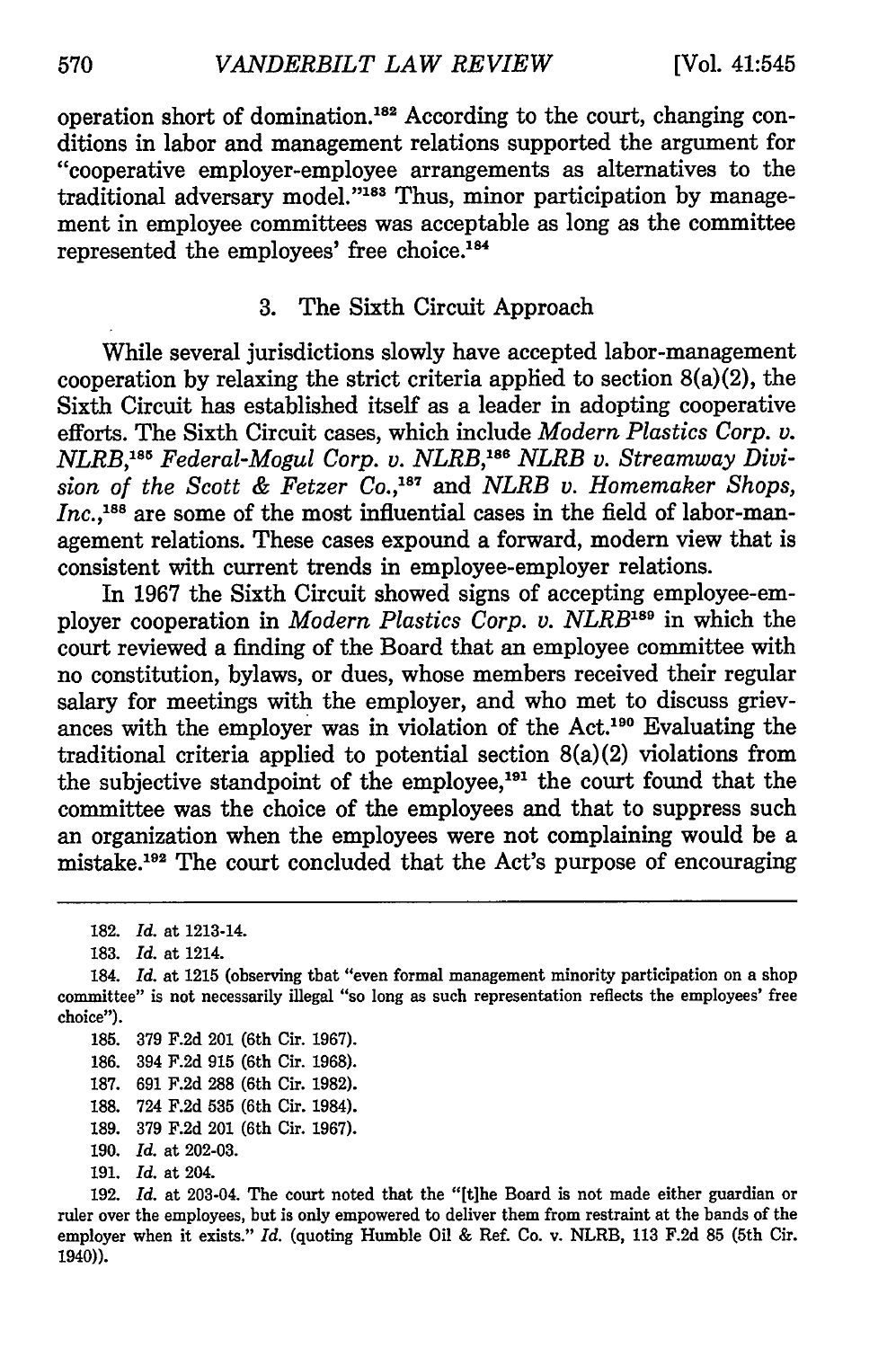cooperation supported the continuation of this committee.<sup>193</sup> While noting the primary purpose of the Act was the promotion of industrial peace through collective bargaining,<sup>194</sup> the court permitted an organization to exist that satisfied the traditional criteria for a dominated organization-an organization the drafters might see as a major obstacle to unfettered collective bargaining.

The Sixth Circuit closely followed the *Modern Plastics* analysis in *Federal-Mogul Corp. v. NLRB.*<sup>195</sup> An employee committee appealed a Board order finding the committee in violation of section  $8(a)(2)$  because the committee, which had no formal constitution, bylaws, or dues, negotiated a contract with the employer.<sup>196</sup> The court's analysis acknowledged that the potential for managerial interference and domination always existed within the employment relationship. The court, however, noted that the Act only proscribed domination that interfered with the employees' free will.<sup>197</sup> The court stated that to draw the line at anything less than actual domination would seriously limit "the very cooperative efforts the Act was designed to encourage."<sup>198</sup> The court would find a violation only if management's actions actually undermined employee independence and freedom of choice.<sup>199</sup> In conclusion, the court not only reversed the Board's finding, but also praised the committee as an excellent example of labor-management cooperative efforts.<sup>200</sup>

Two more recent cases reaffirmed this general approach. *NLRB v. Homemaker Shops, Inc.201* conformed directly with the approach adopted in the previous decisions, while *NLRB v. Streamway Division of the Scott & Fetzer Co. <sup>20</sup> <sup>2</sup>*found a different means to achieve similar

201. 724 F.2d 535 (6th Cir. 1984).

<sup>193.</sup> *Id.* at 204 (asserting that "[tihere is a line between cooperation and domination, and the purpose of the Act is to encourage cooperation and discourage domination").

<sup>194.</sup> *Id.*

<sup>195. 394</sup> F.2d 915 (6th Cir. 1968).

<sup>196.</sup> *Id.* at 917. The committee met monthly with the employer, except when it was negotiating a collective bargaining agreement. Members of the committee lost no pay while at meetings and were responsible for reporting back to other employees. The stated purpose of the committee was to develop and maintain good communications between employer and management. *Id.*

<sup>197.</sup> *Id.* at 918.

<sup>198.</sup> *Id.*

<sup>199.</sup> *Id.*

<sup>200.</sup> *Id.* at 921.

<sup>202. 691</sup> F.2d 288 (6th Cir. 1982); see Annotation, *Employee Committee or Similar Group as "Labor Organization" Under the National Labor Relations Act,* 75 A.L.R. Fed. 262 (1985); see *also* Hogler, *Employee Involvement Programs and* NLRB v. Scott & Fetzer Co.: *The Developing Interpretation of Section 8(a)(2),* 35 LAB. L.J. 21 (1984). This piece examines NLRB v. Scott & Fetzer Co. as an attempt by the Sixth Circuit to articulate coherent principles under  $\S 8(a)(2)$  that are flexible enough to permit employee-employer cooperation consistent with the court's "nonadversarial" view of labor relations. *Id.* at 22. The author describes the Sixth Circuit approach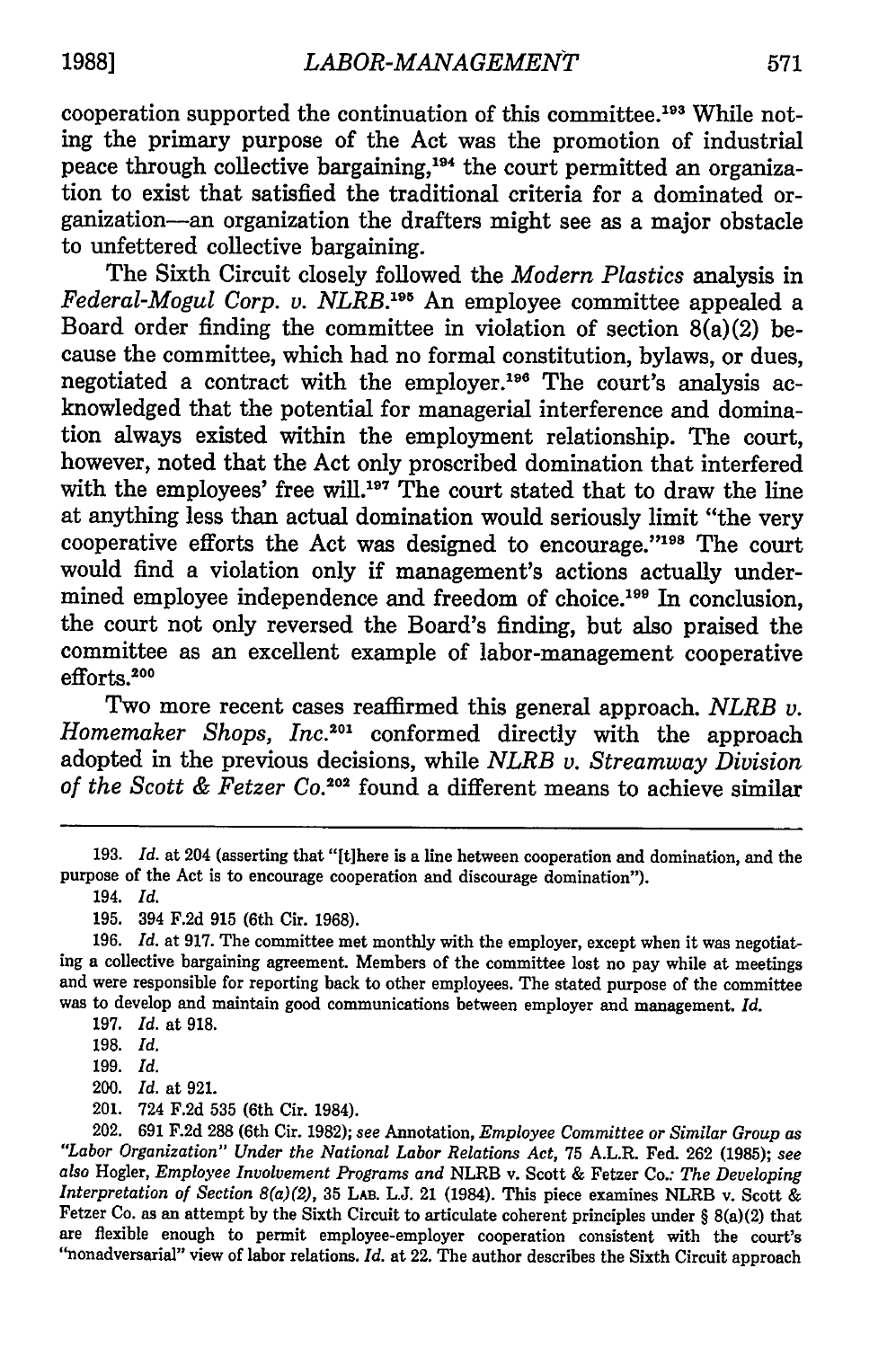objectives. In *Homemaker* the court applied the subjective test, first accepted in *Modern Plastics,* focusing on the employee's impression of the employer's action on the employee's freedom of choice.<sup>203</sup> The employer provided considerable assistance that enabled the committee, which had no outside financial or administrative structure, to function.<sup>204</sup> Noting the traditional fear that an unorganized committee might be far more susceptible to management interference, the court emphasized that potential control did not violate the Act.<sup>205</sup> The court concluded that as long as the committee effectively represented employee interests, "peaceful cooperation between the Company and the Committee should be encouraged, not chastised."206

Another approach applied by the Sixth Circuit focused on interpretation of section **2(5)207** and built on the Supreme Court's expansive definition of a labor organization in *Cabot Carbon. °8* In *NLRB v. Streamway Division of the Scott & Fetzer Co. <sup>20</sup> <sup>9</sup>*the court refused to extend the holding of *Cabot Carbon* to an employee committee.<sup>210</sup> The court noted that the Supreme Court in *Cabot Carbon* had not placed any limitation on the term "dealing with" in section **2(5).211** The court emphasized that not all forms of communication on personnel policy violate the Act.<sup>212</sup> The court also found support for a flexible approach

203. *Homemaker,* 724 F.2d at 545.

204. Among other services, the employer sent notices of committee meetings, provided coffee and space for the meetings, printed ballots for committee elections, and reimbursed travel expenses. *Id.* at 547.

- 205. *Id.* at 545.
- 206. *Id.* at 547.
- 207. *See supra* notes 49-55 and accompanying text.
- 208. *See supra* notes 107-13 and accompanying text.
- 209. 691 F.2d 288 (6th Cir. 1982).

212. *Id.* The court supported the reasoning of Judge Wisdom's dissent in NLRB v. Walton Manufacturing Co., 289 F.2d 177, 182 (5th Cir. 1961) (Wisdom, J., dissenting), that "the Board's policy against all employee committees (in practice, if not in theory) is a dangerous departure from the law and one that may have unfortunate, far-reaching social and economic effects." *Id.* at 182. In Judge Wisdom's view, §§ 2(5) and 8(a)(2) should be read "as contemplating employer-employee cooperation, as long as it does not take the form of a labor organization dominated or improperly influenced by the employer. One of the purposes of the Act was to soften the dog-eat-dog attitude of management and labor in some industries." *Id.* at 186.

as indicative of "a flexible, enlightened view of labor relations." *Id.* at 27; *cf.* Schmidman & Keller, *Employee Participation Plans as Section 8(a)(2) Violations,* **35** LAB. L.J. 772 (1984) (interpreting *Scott & Fetzer* and concluding that courts are lessening the protection provided under § 8(a)(2) by narrowing the definition of labor organization under **§** 2(5), thereby encouraging the use of employee participation plans as a substitute union or union weakening devices).

<sup>210.</sup> *Id.* at 294 (commenting that "we cannot accept the Board's suggestion that *Cabot Carbon* should be read so broadly as to call any group discussing issues related to employment a labor organization").

<sup>211.</sup> *Id.* at 292 (reasoning that because Justice Whittaker "did not indicate the limitations **..**.upon the meaning of 'dealing' under the statute, the Supreme Court has not yet spoken on the issue").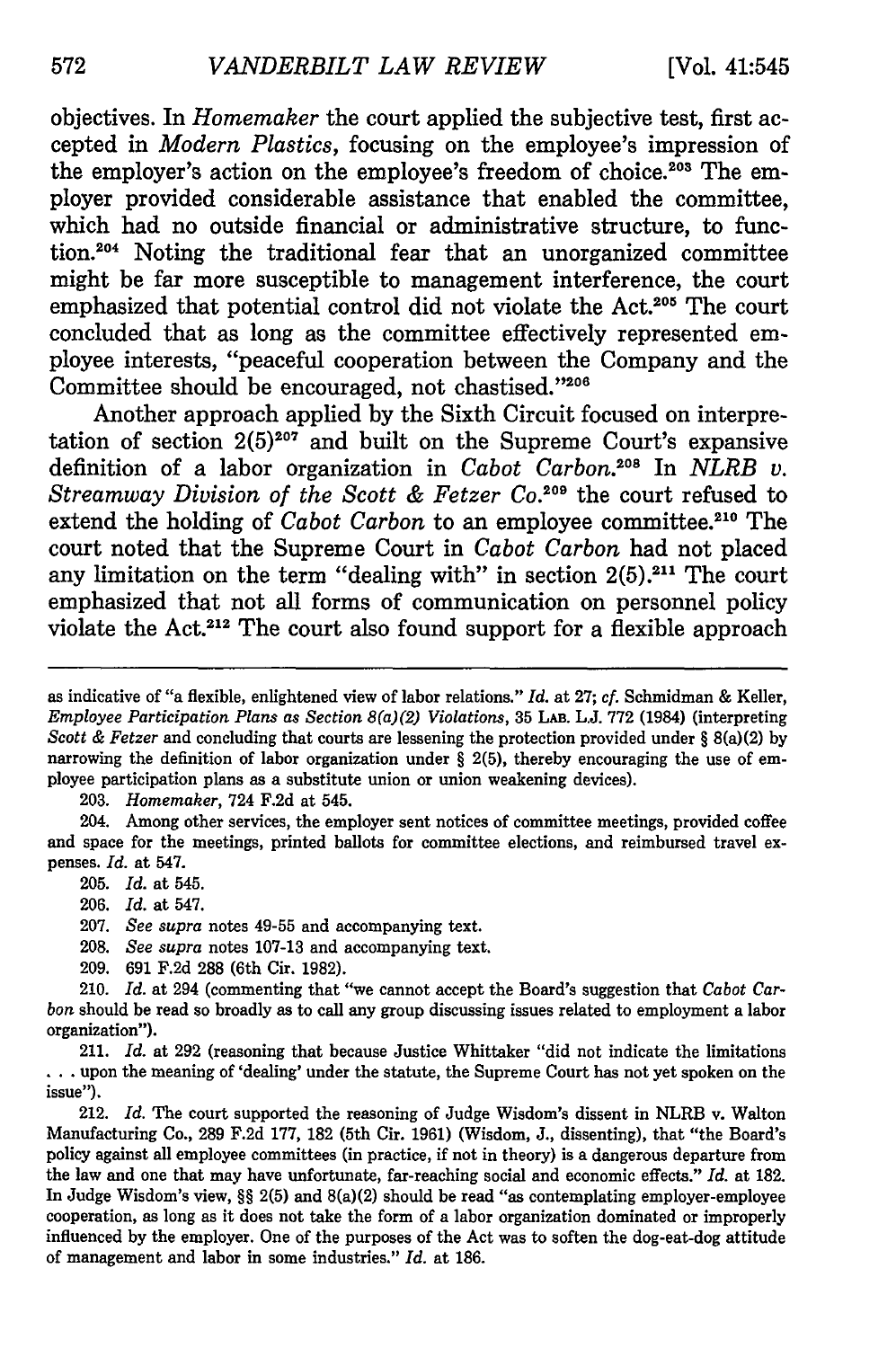to interpretation of the Act in *Modern Plastics and Federal-Mogul.213* Although the decision reaffirmed the circuit's approach in the area of employee freedom of choice, the court believed it could settle the case by limiting *Cabot Carbon* and denying labor organization status to the committee. The court concluded by stating that a literal interpretation of section  $2(5)$  would at some point frustrate the purpose of the Act.<sup>214</sup>

These Sixth Circuit opinions exemplify a positive change in the judicial approach to employee committees under section 8(a)(2). Overly zealous application of the traditional criteria would have struck down these cooperative efforts, which the Sixth Circuit shielded with the free choice analysis. A free choice analysis enables a court to protect an arrangement that it feels is beneficial, based on the subjective evaluation of the individual court. Although the test is subjective, this approach would eliminate a dominated labor organization in accordance with the intent of the Act. The free choice concept is a response to the current needs of industry in order to protect cooperation that would not survive a mechanical application of the traditional criteria. Since 1935 labor's status in the employment relationship has changed. Consequently, employees are now able to make certain choices regarding their conditions of employment. If employees wish to join management in cooperative efforts, the free choice analysis ensures that such arrangements can survive.

## IV. **CONCLUSION**

The drafters of section 8(a)(2) intended to foster the growth of employee organizations **by** insulating them from employer influence. The drafters wrote section 8(a)(2) broadly to prevent any subtle influence **by** the employer over employee representation organizations. The only cooperation envisioned **by** the drafters of the Act was cooperation among labor itself. Cooperation between management and labor would be acceptable only at a later stage of employee organization development when employee organizations would be independent and strong enough to choose freely between cooperation and contention. Since the drafting of section 8(a)(2), labor organizations have matured sufficiently so that they are in a strong enough position to negotiate with management. With the fruition of many of the drafters' goals comes the realization that labor-management cooperation no longer should be stifled **by** a rigid application of section 8(a)(2).

**<sup>213.</sup>** *Scott & Fetzer,* **691 F.2d** at **293.** The court stated that its previous decisions "indicate, however, that our circuit is willing to reject a rigid interpretation of the statute and instead consider whether the employer's behavior fosters employee free expression and choice. .. *Id.*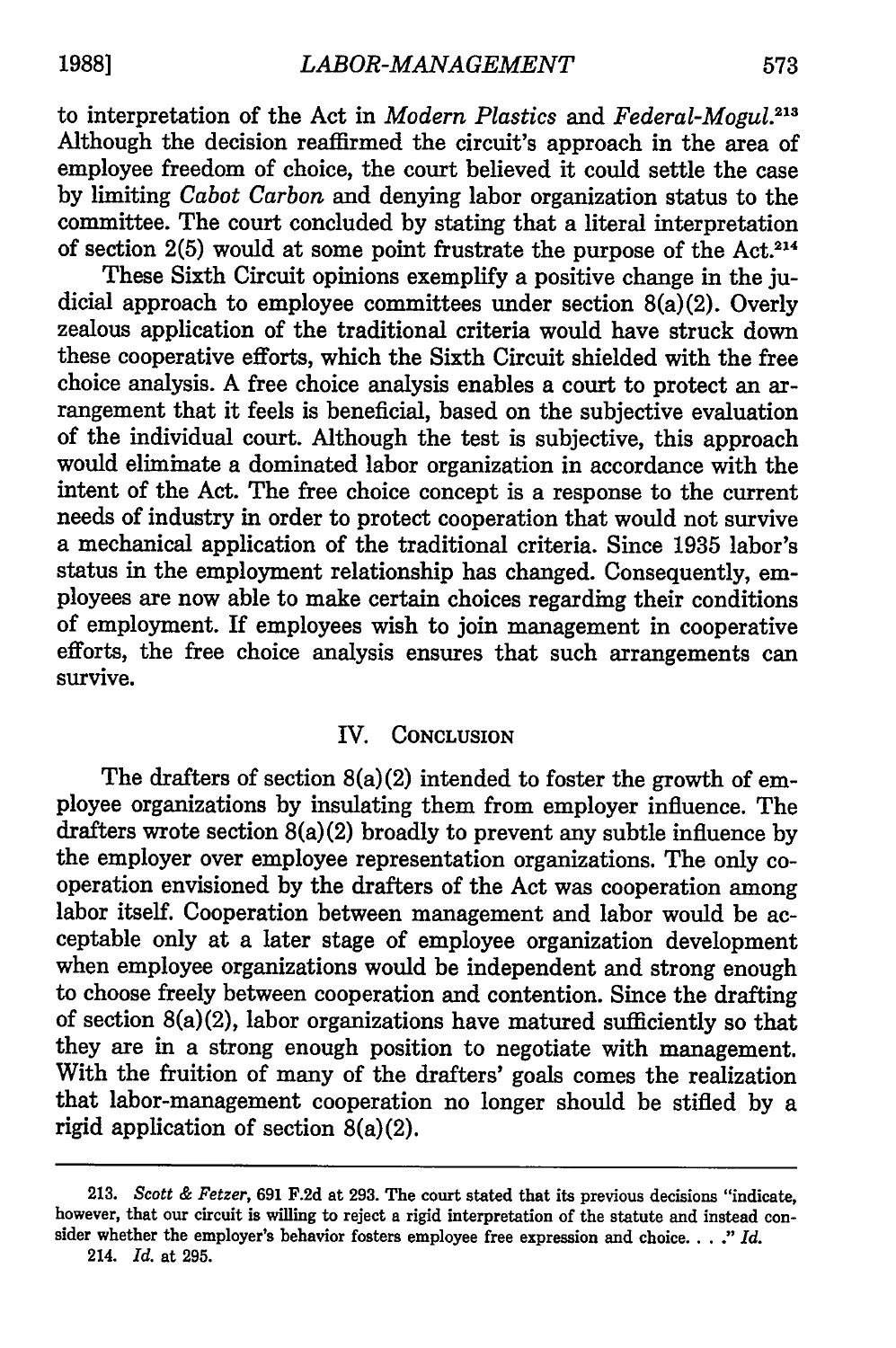Courts are beginning to realize that the goals of the 1935 Act are being achieved. The early court decisions following the original protective attitude of the drafters of the Act struck any arrangement that had any sign of employer support or domination. These decisions now attract less favorable attention. The use of the traditional criteria to invalidate any arrangement that conflicts with a strict reading of section 8(a)(2) now seems outdated. As employee representation organizations grow in size and strength, courts have begun to sense that strict protection is no longer necessary. These courts believe that freely chosen cooperation should be permitted, but they acknowledge that courts are bound to apply the criteria consistently used in cases concerning section 8(a)(2). Consequently, these courts continue to apply the traditional criteria, but add the employee free choice element to their balancing test.

While some authors have argued that section  $8(a)(2)$  should be repealed or amended to facilitate cooperative efforts,<sup>215</sup> this Note contends that new legislation should not be enacted. The gradual acceptance of the free choice concept method means the growth of a practical method of evaluating the beneficial nature of a cooperative effort. This free choice approach allows courts to evaluate a program individually, supporting those that are beneficial and striking those that are harmful. One element new legislation might properly address is the acceptability of programs that do not represent an uncoerced decision by the employee.

The freedom of choice approach applied to the traditional 8(a)(2) analysis provides the flexibility necessary to promote economic growth. New legislation cannot balance all the interests that have become intricately woven into the working interpretation of  $8(a)(2)$  over the past fifty years. Although labor and management relations have changed significantly since 1935, a flexible reading of the current legislation, within the framework of free choice, will be more productive than the development of new, untested legislation. The concept of furthering employees' free choice has its roots in early cases and the legislative debate. Although free choice appeared early in the discussion of section  $8(a)(2)$ , the concept sat dormant until various courts revived it in order to overcome the section's mechanical application. The willingness of some

<sup>215.</sup> *See* Note, *Rethinking the Adversarial Model in Labor Relations: An Argument for Repeal of Section 8(a)(2),* 96 YALE L.J. 2021 (1987). The author supports the decisions by several courts of appeals not to find a violation of  $\S 8(a)(2)$ , yet contends such decisions violate congressional intent in passing the Wagner Act. The Note concludes that Congress is the proper agent of change and should repeal § 8(a)(2).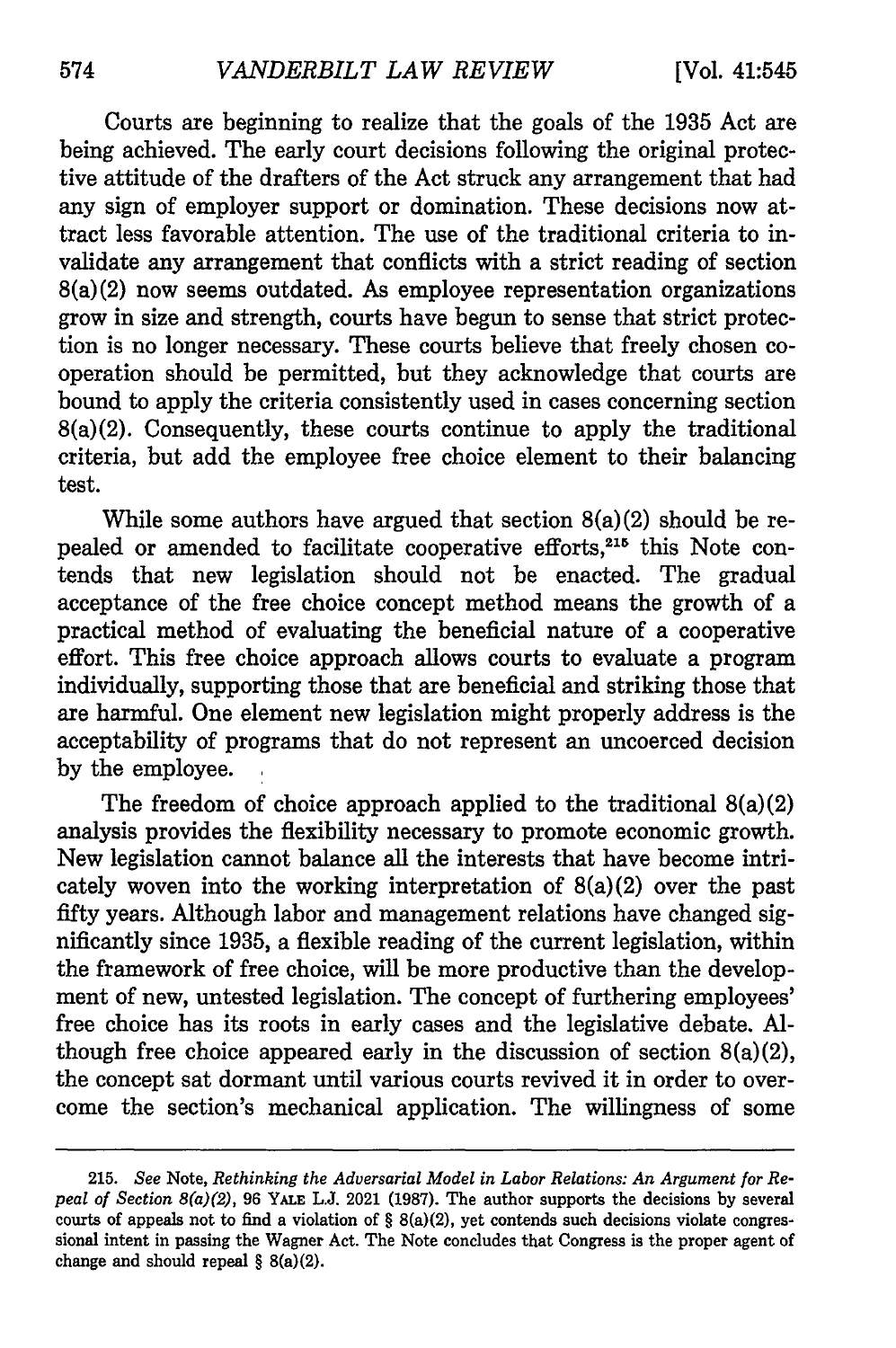courts to use the concept of freedom of choice in the area of employee committees to support a cooperative effort may indicate a willingness to support other forms of freely chosen cooperative arrangements.

*David H. Brody*

 $\ddot{\phantom{0}}$